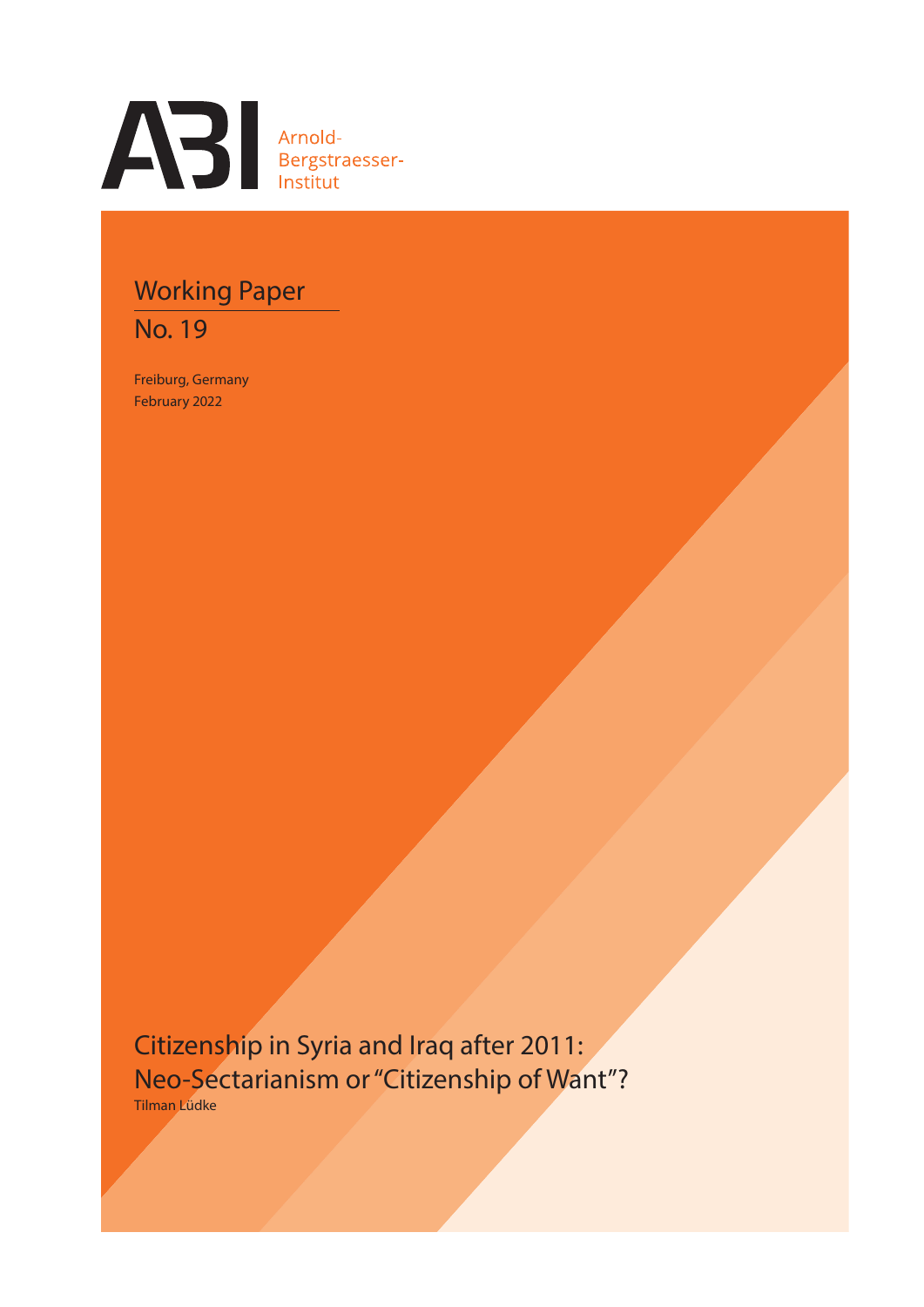Working Paper No. 19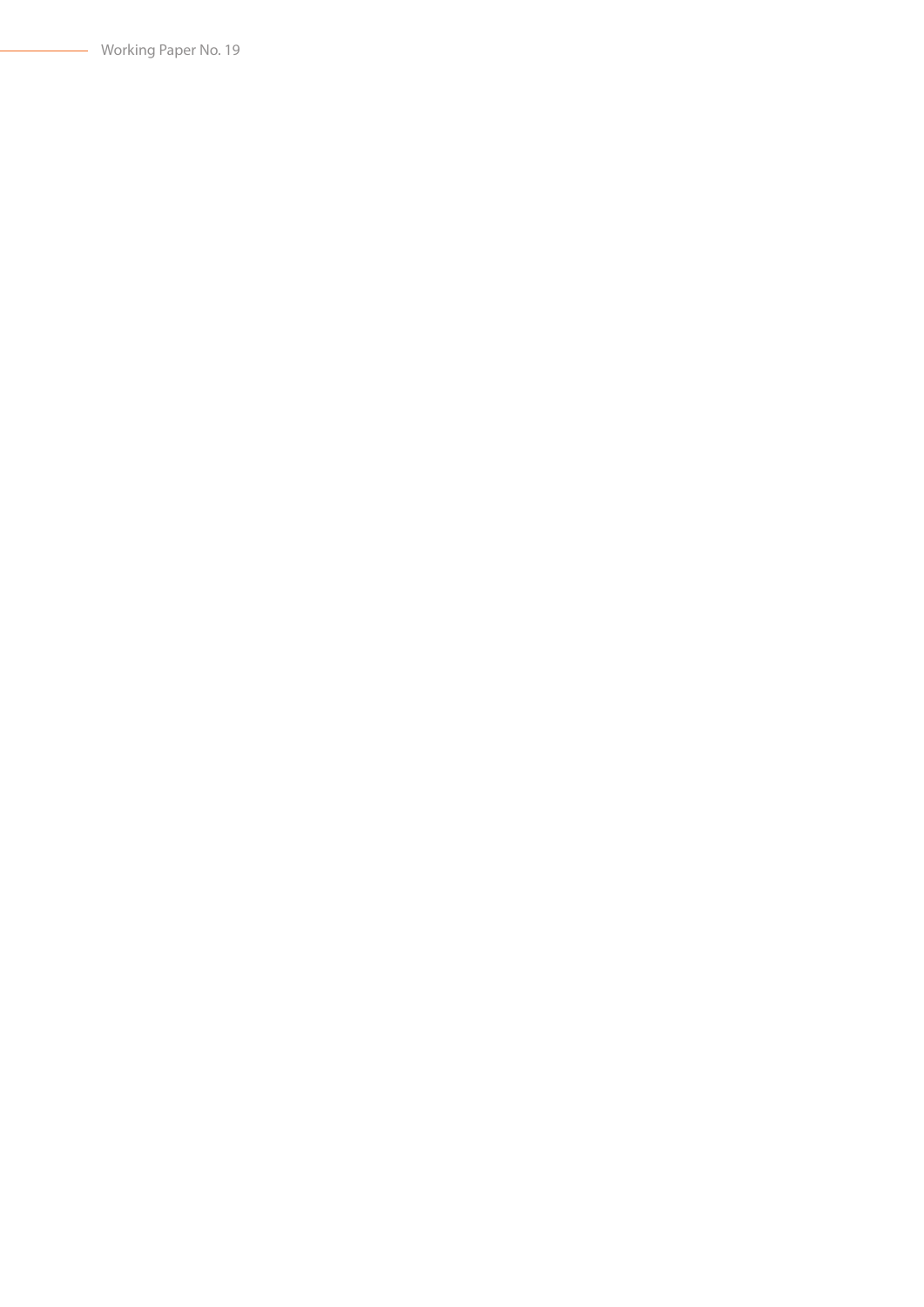| Abstract                                                                     | 3  |
|------------------------------------------------------------------------------|----|
|                                                                              | 4  |
| Introduction                                                                 |    |
| Citizenship and the Modern State in the Middle East                          | 5  |
| Citizenship: An Alien Concept in the Middle East?                            | 9  |
| The Evolution of Citizenship in the Middle East from the Late Ottoman to the |    |
| <b>Present Period</b>                                                        | 10 |
| Post-Ottoman Citizenship                                                     | 13 |
| Dominant Minorities and Continuous Warfare as Impediments to Democratic      |    |
| Citizenship                                                                  | 15 |
| The Case Studies: Syria and Iraq                                             | 16 |
| Iraq                                                                         | 17 |
| Syria                                                                        | 19 |
| Coexistence: Citizenship Before and After Cataclysms                         | 21 |
| The Salience of Sectarianism                                                 | 22 |
| Psychological Citizenship                                                    | 23 |
| Conclusion: The Excluded                                                     | 24 |
| Bibliography                                                                 | 26 |
| ABI Working paper series: Already published issues                           | 27 |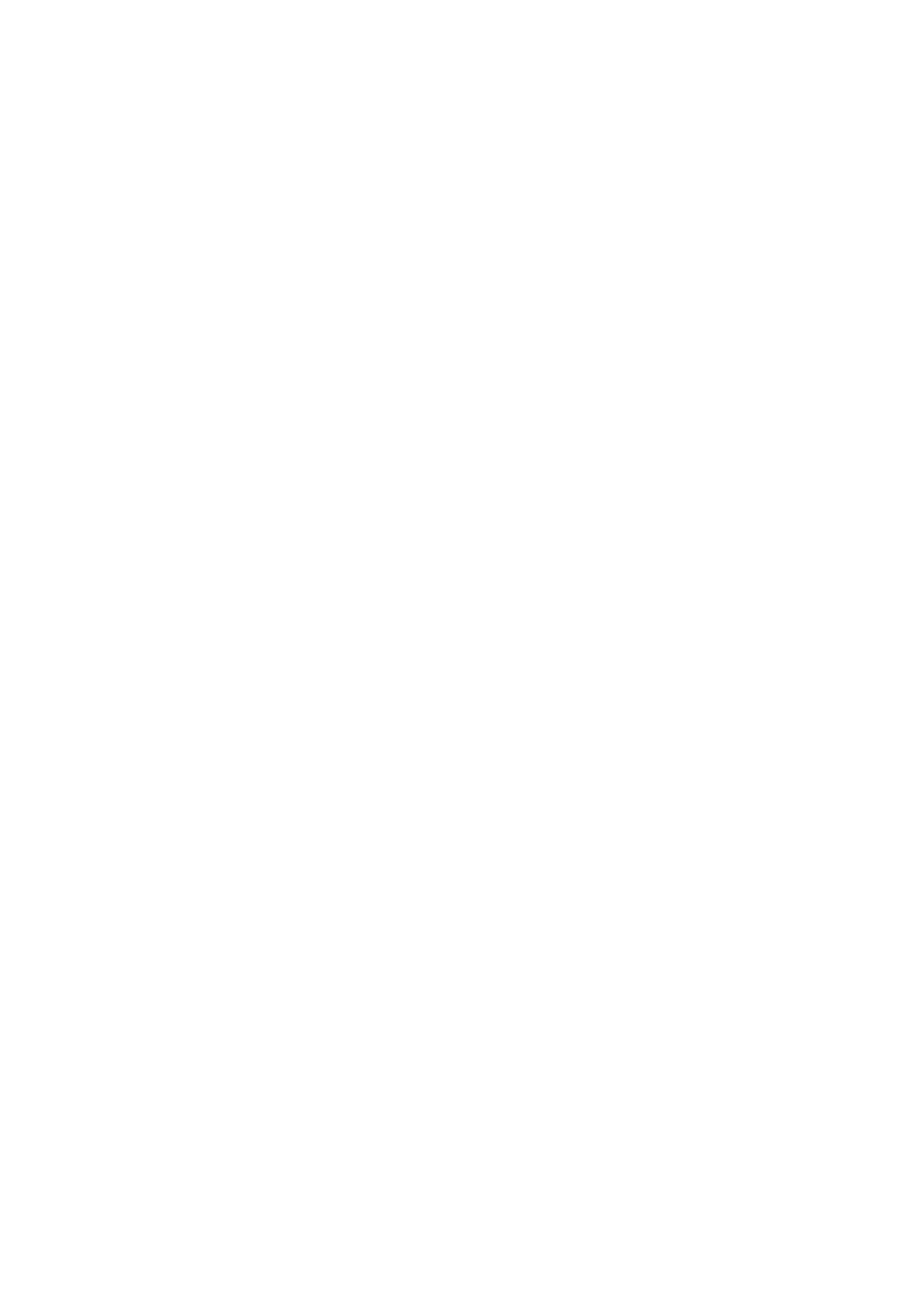# **Abstract**

Both Syria and Iraq have experienced partial state disintegration over the last two decades. Power is not only contested between regimes and their opponents, but also by various sectarian actors united only in their opposition to incumbent regimes. At first glance this seems to suggest that decades of independent statehood have not sufficed to bond Syrians and Iraqis together as citizens, but rather that sectarian and other sub-state identities reign supreme and can be instrumentalised to feed violent conflicts. "Sectarianism" is an Ottoman legacy that was prolonged and expanded by the colonial regimes. After independence both Syria and Iraq came to be ruled by regimes dominated by a single sectarian group (Alawis in Syria, Sunni Arab Muslims in Iraq). Sectarian conflicts are by no means limited to Syria and Iraq, but manifest problems in almost all states of the Middle East; reference will thus be made to other states where appropriate.

The central question is whether sectarianism – or rather, sectarian violence – is the outcome of societal upheaval in times of crisis or a historically grown phenomenon that can only be controlled by authoritarian regimes. A historical analysis would suggest the former as an answer; one might observe a non-politicised "everyday citizenship" involving citizens of diverse ethno-religious backgrounds in all Middle Eastern states. Rather than "popular sectarianism" it is the subversive actions of various stakeholders – indigenous as well as exogenous – that foment said violence. Furthermore, there is evidence that the increasingly exclusive regimes in both countries have produced a new social alliance between the traditional "poor" and the excluded middle classes, thus creating a new alliance that is seemingly capable of and willing to challenge the sectarian syndrome.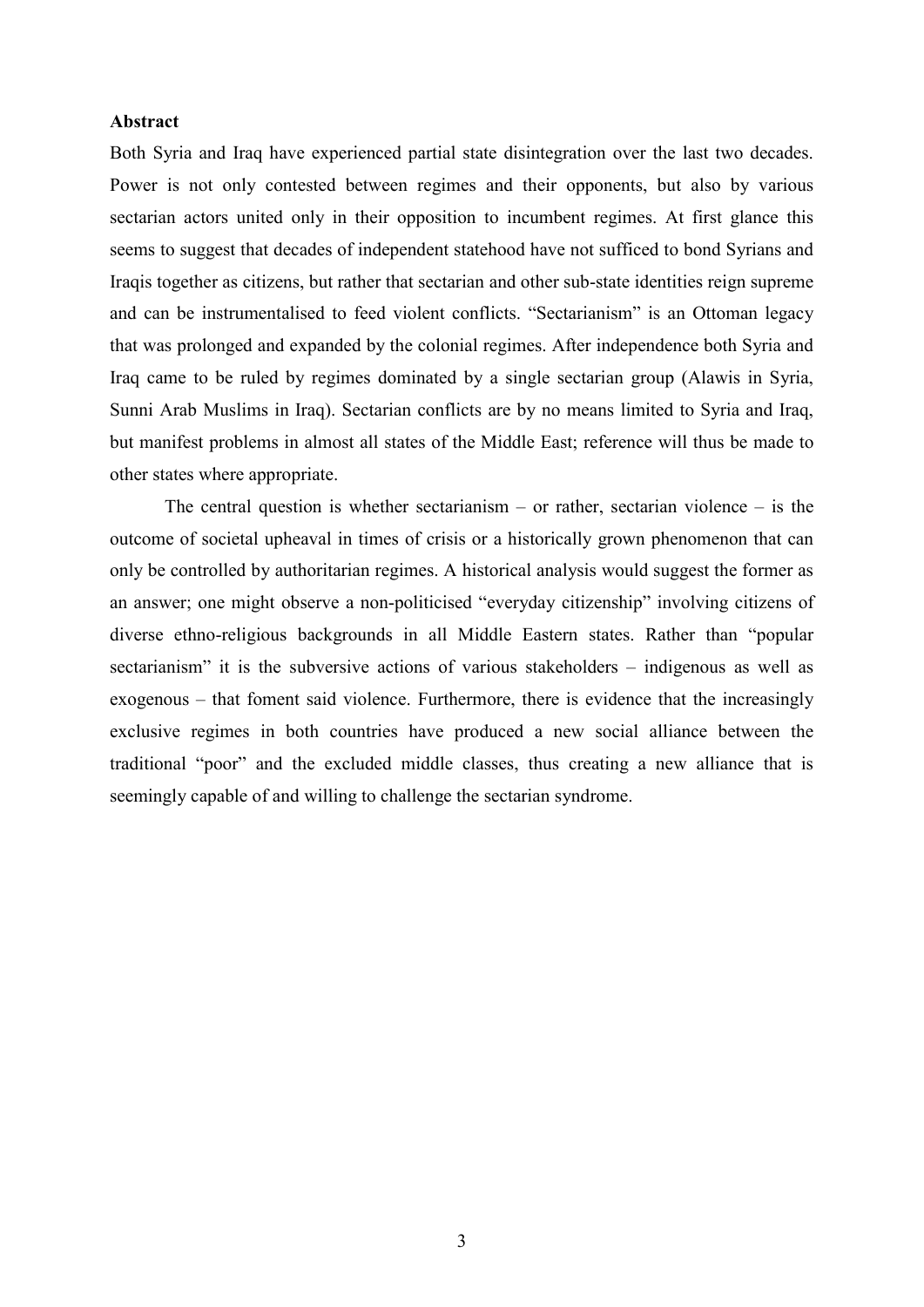## **Introduction**

Much of the violence that has occurred in Iraq and Syria since 2003/ 2011 has had a sectarian character. There are two predominant schools of interpretation of this phenomenon. "Primordialists" see Syria and Iraq as colonial constructs that forced multi-ethnic and multireligious populations into artificially created borders. For a variety of reasons these populations have not grown together as an Iraqi or Syrian citizenry, but have retained sectarian identities marked by loyalty towards their own and aloofness or hostility towards others. Regimes in the past have laboured hard to keep the ensuing tensions and potentially violent conflicts at bay by employing highly authoritarian measures. Once these regimes were gone or greatly reduced in power, either through outside interference or a credibly strong challenge from within, sectarian violence followed an innate logic; in other words, the chickens came home to roost.

"Constructionists", for want of a better term, employ a more sophisticated method of interpretation. In line with the works of Benedict Anderson, they regard "sects" as imagined communities, which can be fabricated, un-fabricated and re-fabricated.<sup>[1](#page-5-0)</sup> Sectarian regimes thus manufacture sectarian identities in order to curry favour with their own sect and keep at bay members of other sects. In times of need, sectarian identities may be based on the idea of seeking protection and support from one's own group when (supposedly) threatened by others. In both cases, these schools of thought employ a "self/we – other" dichotomy that bodes ill for the future of a Syrian or Iraqi society based on notions of common citizenship. The events of the early 21st century have thus destroyed or greatly weakened societal cohesion.

These two schools of sectarian thought have been countered by those who ascribe societal division and conflict less to identity-related issues than to (relative) economic deprivation. This deprivation in the past affected only the "poor", denigrated by the middle classes as backwards, gullible and religious. In recent times, however, the hardship caused by the adoption of neo-liberal economic policies and the disappearance or destabilisation of patrimonial regimes has contributed to the emergence of an alliance of the needy and the excluded, creating a group perhaps to be termed "citizens of want". Shared economic and social deprivation unites members of different sects, or at least greatly reduces sectarian tensions. According to proponents of this theory, economic betterment and a higher level of social justice and mobility could be effective tools to heal societal rifts. This paper intends to

<span id="page-5-0"></span><sup>&</sup>lt;sup>1</sup> In the context of this working paper "sect" refers to ethnic as well as religious groups. See Simon Mabon/ Lucia Ardovini, *Sectarianism in the Contemporary Middle East*, (London: Routledge, 2018), 2–3. See also Benedict Anderson, *Imagined Communities: Reflections on the Origin and Spread of Nationalism*, (London: Verso, 1983).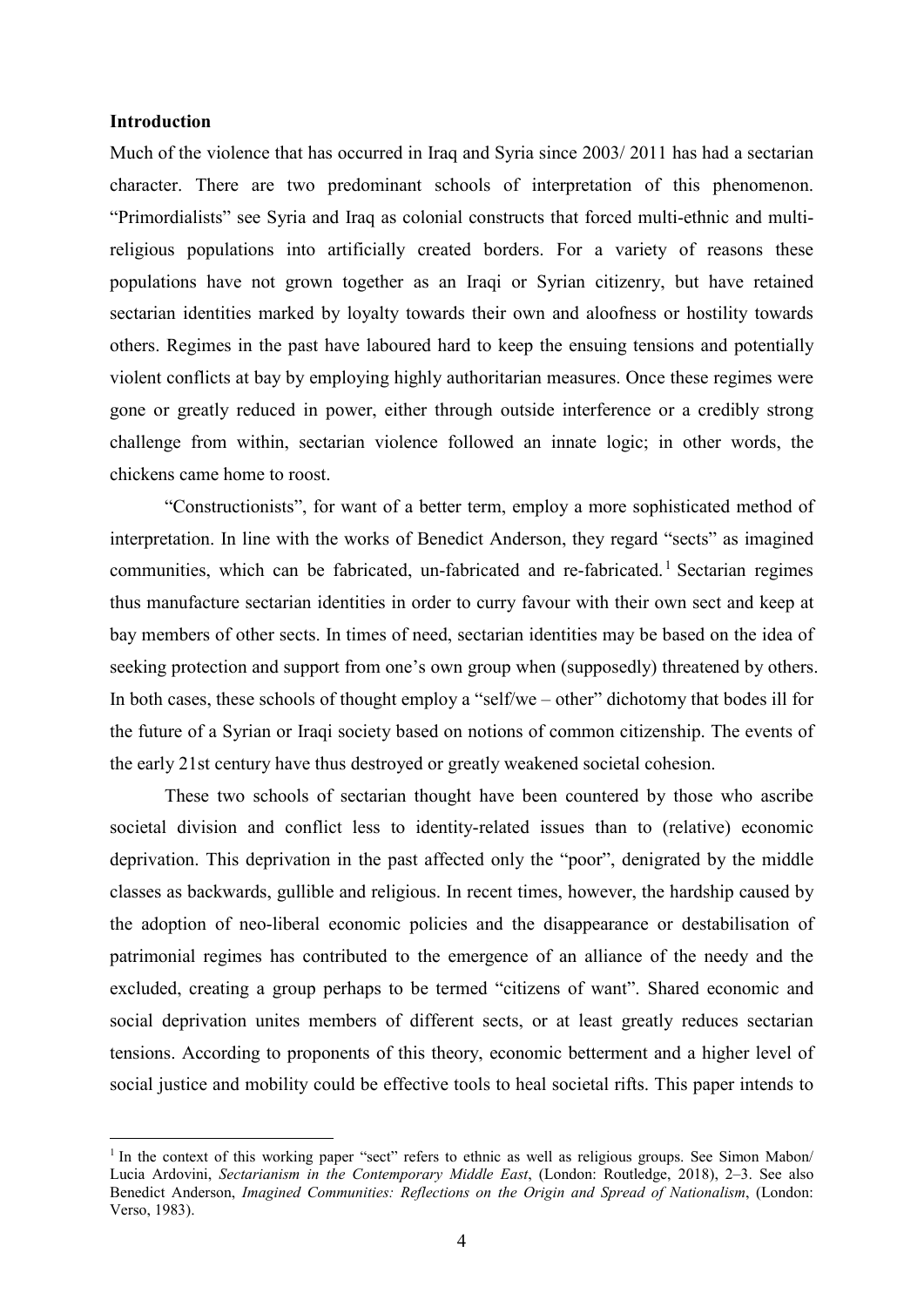analyse modern-day Iraq and Syria according to these two approaches in order to determine whether sectarian conflict has rendered a future unified Iraqi and Syrian society impossible, or whether it is merely the outcome of economic and social deprivation attributable to the policies of authoritarian regimes.

It does so by examining the transformation of these societies from an Ottoman social order characterised by sectarianism as a socio-political administrative tool to a "modernity" shaped by independent, supposedly national states. It argues that the challenges posed first by colonial rule, and later by authoritarian regimes, have indeed hardened sectarian identities. It also contends that these identities resulted in part from systematic discrimination and oppression by these regimes, although they attempted to dilute and erase sectarian differences out of fear of societal disintegration. It thus arrives at the conclusion that Syrian and Iraqi society in the 20th and early 21st centuries have been characterised by the systematic exclusion of large groups from power and wealth, and that the reduction of such exclusion could go a long way toward alleviating sectarian tensions.

# **Citizenship and the Modern State in the Middle East**

In spite of its venerable age, T.H. Marshall's definition of democratic citizenship as composed of civic, political and social rights has never been refuted; yet it has been extensively refined and extended in more recent literature.<sup>[2](#page-6-0)</sup> Criticism of the model focused first on the limited number of rights (recent authors have noted that Marshall's catalogue of rights does not cover sexual, religious or "racial" rights – in other words, rights involving "diversity").<sup>[3](#page-6-1)</sup> A second critique is based on the question of whether rights truly form the basis of citizenship. Thym has convincingly demonstrated that rights certainly represent the foundation of modern citizenship in the European Union, but it is questionable whether this notion holds true for all times and particularly all areas.<sup>[4](#page-6-2)</sup>Thirdly, Marshall's choice of example – modern Britain – has been challenged on the grounds of being excessively Eurocentric. This leads to the question of whether Marshall's concepts are also applicable to non-European societies.

Roel Meijer noted that citizenship has been an understudied issue with regard to the Middle East until recently.<sup>[5](#page-6-3)</sup> Once scholars around Nils Butenschøn<sup>[6](#page-6-4)</sup> began to fill this gap, the

<span id="page-6-0"></span> <sup>2</sup> Thomas Humphrey Marshall, "Citizenship and Social Class", in *Thomas Humphrey Marshall, Citizenship and Social Class: And Other Essays,* (Cambridge: Cambridge University Press, 1950), 1–85.

<span id="page-6-4"></span><span id="page-6-1"></span><sup>3</sup> Roel Meijer, "Political Citizenship and Social Movements in the Arab World", in Hein-Anton van der Heijden (ed.), *Handbook of Political Citizenship and Social Movements*, (Cheltenham: Edward Elgar, 2014), 631.

<span id="page-6-2"></span><sup>&</sup>lt;sup>4</sup> Daniel Thym, "Frontiers of EU Citizenship: Three Trajectories and their Methodological Foundation", in Dimitry Kochenov (ed.), *EU Citizenship and Federalism: The Role of Rights*, (Cambridge: Cambridge University Press, 2016), 705–730.

<span id="page-6-3"></span><sup>5</sup> Meijer, Political Citizenship and Social Movements in the Arab World, 629.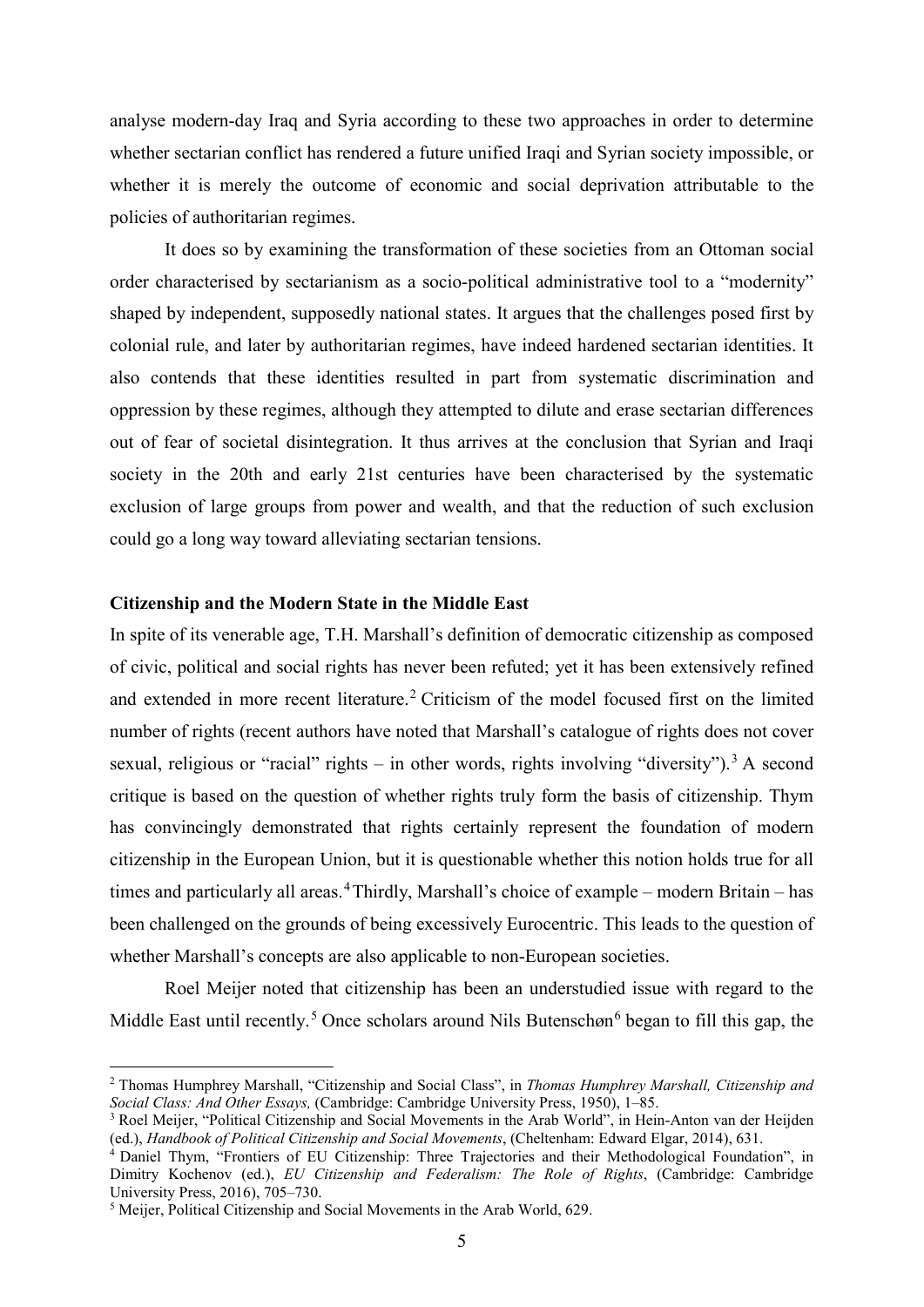main focus of citizenship research was less on relations between citizens and the state, but on citizenship as a polity-creating community: questions of membership and belonging – first connected with citizenship by William Rogers Brewbaker – figured prominently.<sup>[7](#page-7-0)</sup> In the scarce literature on citizenship in the Middle East, one perspective seems to prevail: "citizenship", in a proactive sense, is interpreted as a struggle of citizens for their rights, and of marginalized citizens or non-citizens for recognition and integration. However, given the socio-political realities in many Middle Eastern countries, lateral relations between different groups are only rarely mentioned: whom do citizens, who feel fully integrated, recognize as fellow-citizens? Which other groups are they prepared to accept as entitled to the same rights as themselves? And what are the criteria that lead to the exclusion of such "eligibility for citizenship"? Has "citizenship" – the forceful assembly of different ethnic and religious groups within artificially drawn boundaries of (supposed) nation states – managed to create a sense of community transcending ethno-religious boundaries, or not? And, if so, is this citizenship a positively charged concept, or is it rather a negative, exclusionary concept that mainly defines itself through what it is not?

In the Middle East two historical factors lie behind these issues: first, the background of the Ottoman Empire and its millet system; then, the empire's demise and replacement by initially colonised, later independent (so-called) nation states. The qualifier "so-called" appears necessary, as these constructs continued to contain multi-ethnic and multi-religious populations, but did not develop effective and successful political and economic systems to accommodate this diversity. This manifested itself in two interconnected ways: first, the nation-building policies pursued by the various regimes alienated those considered not to belong to the national community (non-Arabs, Jews after 1948); second, among those alienated sub-state groups (or, in the case of the Kurds, even trans-state, given the Kurdish presence across Turkey, Syria, Iraq, Iran and Azerbaijan) many survived and were even strengthened. There is, to this day, no Middle Eastern state that has arrived at a successful democratic citizenship regime in which all citizens, regardless of faith or ethnic group, share equal civic, political and social rights. $8$ 

Post-colonial scholars such as Homi Bhabha have problematised the issue of "non-Western" and "non-European" societies. In their view Europe has exported not only colonial

 <sup>6</sup> Nils A. Butenschon/ Uri Davis/ Manuel Hassounian, (eds.), *Citizenship and the State in the Middle East: Approaches and Applications*, (Syracuse: Syracuse University Press, 2000).

<span id="page-7-0"></span><sup>7</sup> William Rogers Brewbaker (ed.), *Immigration and the Politics of Citizenship in Europe and North America*, (Washington, DC: University Press of America, 1989).

<span id="page-7-1"></span><sup>8</sup> See Frederick Cooper, *Citizenship, Inequality and Difference: Historical Perspectives*, (Princeton: Princeton University Press, 2018).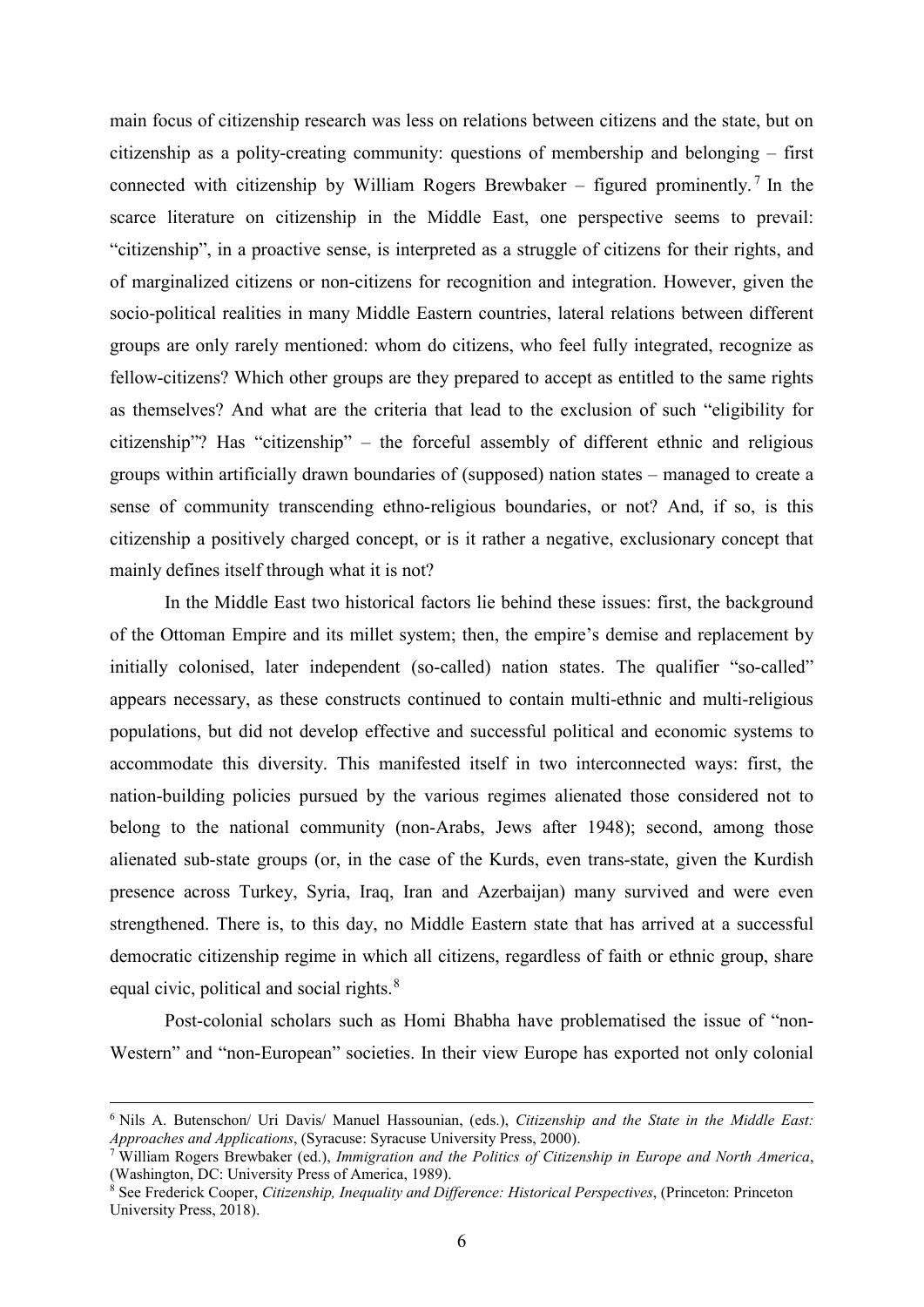domination, but also – in the shape of the modern nation state – forms of social organisation that are "quasi-Western", thus fulfilling Bhabha's definition as "almost (equal), but not quite". Bhabha's definition introduces another important aspect: "non-European" or "non-Western" seems an unwarranted subsuming of a great number of states all over the globe without paying sufficient attention to their specificities. Deringil has applied Bhabha's concept to the Middle East: in his view, the "almost (equal), but not quite" refers to the fact of the Ottoman Empire being a Muslim power and its Islam-inspired culture retaining great relevance for the post-Ottoman successor states.[9](#page-8-0)

In the Middle East, as elsewhere, the imperative of secular, democratic citizenship (i.e. equality before the law) conflicts with two well-entrenched and inter-related political traditions, the first claiming the superiority of one chosen confession over the state (fundamentalism), and the second proclaiming the supremacy of one chosen nation (sectarianism). They aim to replace the voluntary foundations of religious, national and societal association with involuntary state sanctions…. It is in this sense and in this way that both fundamentalism and sectarianism represent gross violations of the universal secular value of political freedom and are correctly identified as tyrannical.<sup>[10](#page-8-1)</sup>

The value in this description of the problem lies in its applicability both to the Ottoman and the Post-Ottoman context: in the Ottoman Empire, Muslims enjoyed predominance over non-Muslims; in the emerging national state after the end of empire, one (often ethnically, sometimes ethno-religiously defined) group claimed – and forcefully upheld – superiority over others. Carter V. Findley put it succinctly when he remarked:

These ideas (of modernization, politics and society) include a tendency to rationality and law, and a commitment to liberal principles of individual rights and the parliamentary-constitutional form of government. Simultaneously, they include a tendency towards technocratic authoritarianism and toward transmutation of liberal political forms into those of a tutelary regime, a collectivist concept of patriotism and a strong statist-centrist orientation, the final object of which was not the imperial order, but the nation-state.  $11$ 

In the Middle East this tutelary regime of the modern state and its concept of citizenship – in origin European – did not originate with the colonial period after World War I,

<span id="page-8-0"></span> <sup>9</sup> Selim Deringil, "They Live in a State of Nomadism and Savagery": The Late Ottoman Empire and the Post-Colonial Debate", *Comparative Studies in Society and History* 2003, 311–342.

<span id="page-8-1"></span><sup>&</sup>lt;sup>10</sup> Uri Davis, "Conceptions of Citizenship in the Middle East: State, Nation and People", in Nils A. Butenschøn/ Uri Davis/ Manuel Hassounian (eds.), *Citizenship and the State in the Middle East: Approaches and Applications*, (Syracuse: Syracuse University Press, 2000), 69.

<span id="page-8-2"></span><sup>&</sup>lt;sup>11</sup> Carter Vaughn Findley, "The Advent of Ideology in the Middle East (Part II)", *Studia Islamica* No. 56 (1982), 147–180, here 168.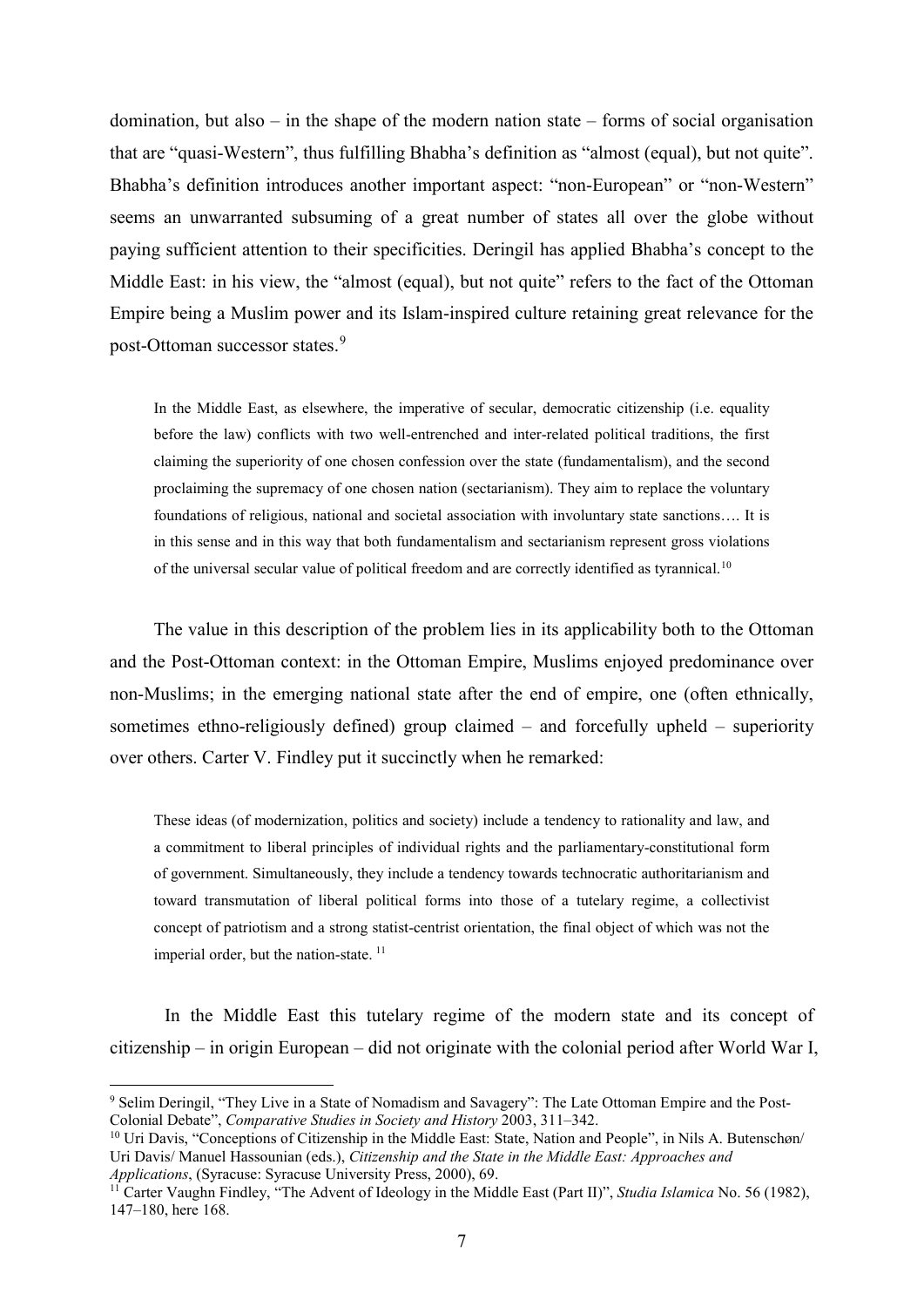but was already observable in the late Ottoman period, particularly in the less accessible parts of the empire. The modern state and its concept of citizenship was superimposed over indigenous societies.<sup>[12](#page-9-0)</sup> A stronger bureaucracy coupled with more effective administration facilitated extraction (taxation and recruitment for military service) and strengthened the state in its struggle against colonial domination from outside powers. In the process, the legal pluralism of the millet system was increasingly discarded in favour of "Ottomanism", an identity supposed to transcend ethno-religious boundaries. Turning members of millets into citizens was therefore an authoritarian act which encountered considerable – yet ultimately futile – resistance.<sup>[13](#page-9-1)</sup> In the post-Ottoman Arab states the emergence and solidification of the authoritarian state also was supported by protracted intra- and inter-state conflicts (contested power within states, the Israeli-Arab conflict and international competition for hegemony in the region). The many conflicts Middle Eastern states found themselves embroiled in has given citizenship a martial character: many Middle Eastern regimes treat their citizens as a (military) resource to be employed rather than a populace to be cared for. Befitting the "serving" image of Middle Eastern citizens, regimes have placed a premium on the duties, but not the rights of citizens. This expansion of the means of coercion over both society and geographical regions thus allows Middle Eastern "citizens" to be classified, to a considerable degree, as subjects. The "authoritarian bargain" of the 1950s and 1960s tempered this subjectship by granting extensive social rights to citizens in exchange for the withholding of political rights. Initially the authoritarian bargain was complemented with various anticolonial ideologies such as Pan-Arabism. Once these ideologies moved into the background, regime preservation took priority; regimes turned into forces of the status quo, while ideologies such as political Islam became powerful challengers. All attempts by the citizenry to re-acquire political rights have thus far proved futile.

Economic conditions have further hampered the emergence of democratic citizenship. Broadly speaking, the region is characterized by states that have either too few economic resources or too many. Too few resources mean stunted economic growth and usually an oversized state sector; citizens become dependent on their incomes from the state and can thus be disciplined. Resource-rich states, such as the Gulf States with their oil wealth, can simply buy off the demand for more political rights by funding extensive welfare systems that

<span id="page-9-0"></span> $12$  That does not mean that similar processes did not happen in many areas of Europe as well. See e.g. Eugen Weber, *Peasants into Frenchmen: The Modernisation of Rural France, 1871–1914*, (Stanford: Stanford University Press, 1976); Mark Mazower, *The Balkans: A Short History*, (London: Weidenfeld & Nicolson, 2000); Wim van Meurs/ Alina Mungiu-Pippidi (eds.), *Ottomans into Europeans: State and Institution-Building in South Eastern Europe*, (London: C. Hurst & Co., 2010).

<span id="page-9-1"></span><sup>13</sup> Deringil, *They Live in a State of Nomadism and Savagery*, 327.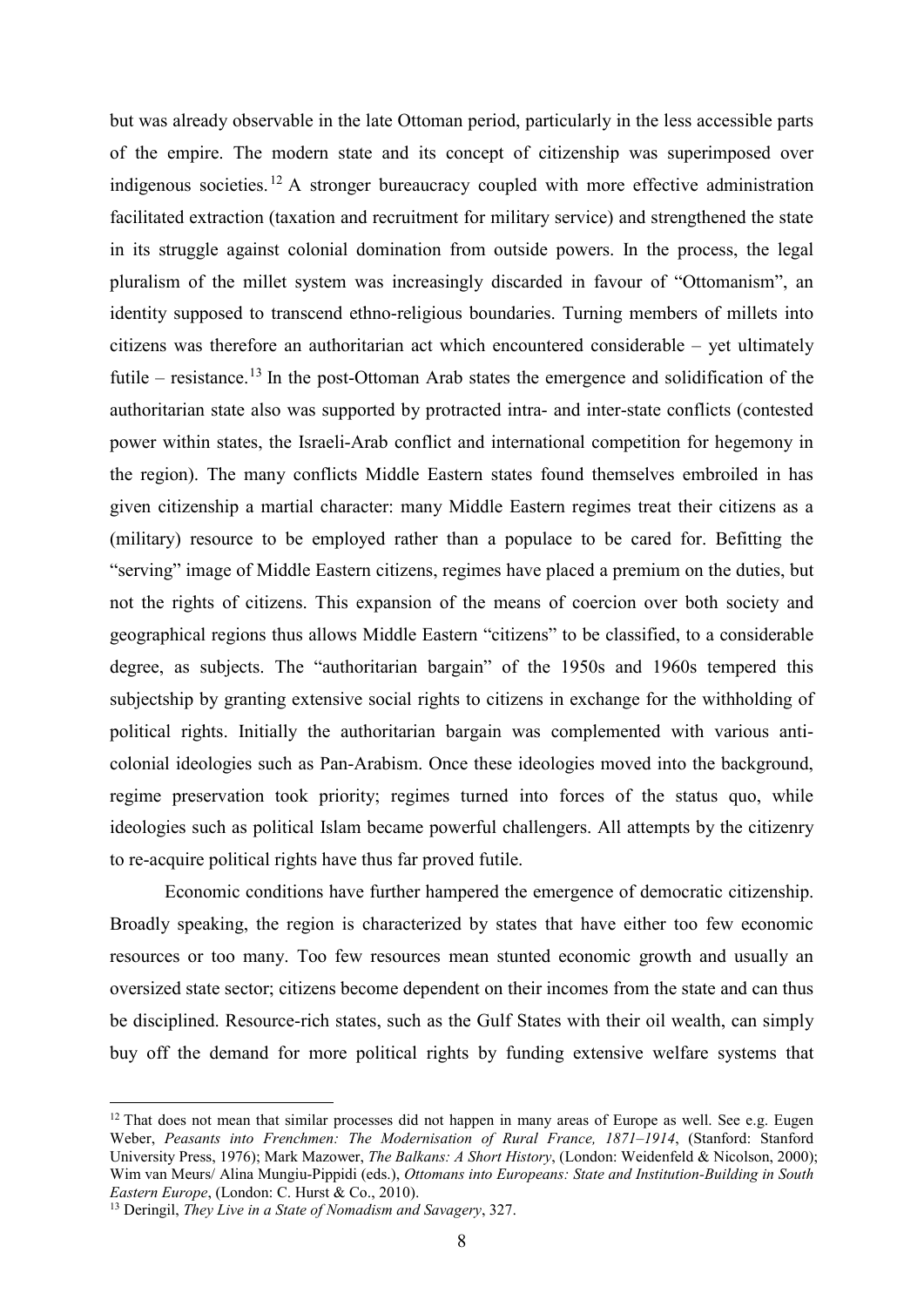guarantee social rights. In general, Middle Eastern states have done reasonably well in the fields of health service and education, yet they have as a rule over-spent on their militaries and at the same time failed to create productive economic systems that are able to absorb a well-educated, growing population.<sup>[14](#page-10-0)</sup> Coupled with corruption on the one hand, and the introduction of neo-liberal economic models on the other, this has created strong societal tensions, which most recently discharged themselves during the so-called "Arab Spring"; yet instead of liberalising the Middle Eastern regimes this upheaval seems rather to have given authoritarianism a new lease on life, as authoritarian rulers now claim to be the only reliable guarantors of "stability".

#### **Citizenship: An Alien Concept in the Middle East?**

Comparisons of the Ottoman and post-Ottoman states and societies with European states and societies are beset by a number of pitfalls. The difficulty lies in what might be termed the hurdle of translation: thus, for instance, the concept of "freedom" (Ottoman Turkish *hürriyet*) needs interpretation and should by no means automatically be understood to signify the same concept as the word "freedom" in modern Western understanding.[15](#page-10-1) Other terms are even more difficult to translate: "democracy" does not have an authentic translation into any of the predominant languages of the Muslim world (Arabic *al-dimuqratiyya*, modern Turkish *demokrasi*). The same qualifier goes for historical concepts and even chronology. There seems to be, however, a practicable solution to this conundrum: given the fact that from the 18th century onwards the entire Muslim world was confronted with Western colonialism, and thus not only with Western military power but also with Western concepts, it appears justified to take European concepts as a frame of reference, always bearing in mind that such concepts will have been interpreted and perhaps even twisted by the receiving society.<sup>[16](#page-10-2)</sup>

Thus, in his 1890 dictionary *A Turkish and English Lexicon* Sir James W. Redhouse simply translates the Ottoman Turkish term *watan* with "one's place, one's home". [17](#page-10-3) Götz Schregle's *Deutsch-Arabisches Wörterbuch* uses the word "*muwatin*", which is derived from

<span id="page-10-0"></span> <sup>14</sup> Suleiman Abu-Bader/ Aamer Abu-Qarn, "Government Expenditures, Military Spending and Economic Growth: Causality Evidence from Egypt, Israel and Syria", Munich Personal RePec Archive (MRPA) Paper No. 1115, [https://mpra.ub.uni-muenchen.de/1115,](https://mpra.ub.uni-muenchen.de/1115) (accessed 15 October 2021).

<span id="page-10-1"></span><sup>&</sup>lt;sup>15</sup> See Bernard Lewis, *The Emergence of Modern Turkey*, (3<sup>rd</sup> ed. New York/ Oxford 2002), 129.

<span id="page-10-2"></span><sup>&</sup>lt;sup>16</sup> For the (still understudied) topic of civil society in the Ottoman Empire, see e.g. Serif Mardin, "Power, Civil" Society and Culture in the Ottoman Empire", *Comparative Studies in Society and History* 11 (1969), 258–281; Ömer Çaha/ M. Lutfullah Karaman, "Civil Society in the Ottoman Empire", *Journal of Economic and Social Research,* vol 8, no. 2, (2005), 53–81.

<span id="page-10-3"></span><sup>17</sup> Sir James W. Redhouse, *A Turkish and English Lexicon: Showing in English the Significations of the Turkish Terms*, (Constantinople 1890/ New Impression Beirut: Librairie du Liban, 1987), 2141.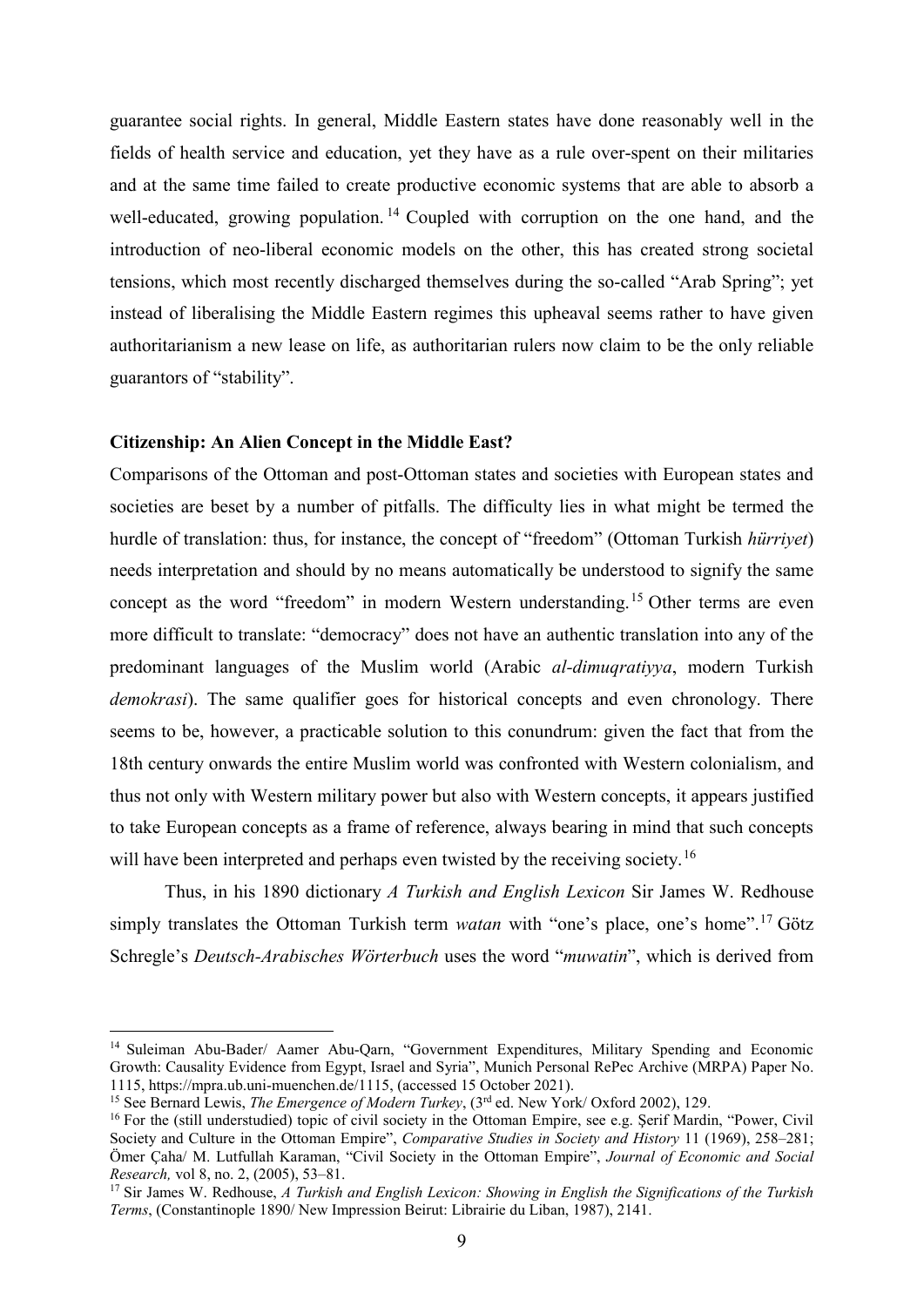*watan,* to translate the German *Staatsbürger* (citizen). [18](#page-11-0) Krahl's *Deutsch-Arabisches Wörterbuch* concurs, yet also lists "citizenship/nationality" under "*tabi'a*" (which in Arabic is more akin to "nature"), and also "citizen-like" (bürgerlich/ bourgeois) under "*madani*" (more akin to "civilized") or "*burguazi*" (explanation superfluous). <sup>[19](#page-11-1)</sup> Langenscheidt's *Standard Turkish Dictionary* of 1985 finally gives "*vatandaş/sivil*" as translations for "citizen" and "*vatandaşlık/ tabiiyet*" for "citizenship". [20](#page-11-2)

The objective of this little exercise in perusing dictionaries in two of the leading languages of the Islamic cultural area is self-evident: no Arabic or Turkish translation exactly resembles the meaning of "citizen" in the modern Western sense. *Tabi'a*/ *tabiyet*, more often translated as "nature", is more closely related to one's place of origin and of one's birth; *madani* refers, first and foremost, to the inhabitant of a city, presumably the only place where civilization (*medeniyet* in modern Turkish) may exist. Thus a grave problem comes into existence: terms like *madani*, better translated as "civilized", do not equate with the meaning of "citizen". Does one have to be "civilized" (even if that term had a clearly identifiable universal meaning – and if not, who is to determine what meaning it has?) in order to be a citizen? Likewise, a bourgeois is (even excluding Marxist terminology) rather a member of a class or a milieu than simply forming part of a community of citizens. "Citizenship", in the modern Western sense of the word, consequently appears to be an alien concept. Yet, on closer examination, European and non-European (for want of better terms) realms bordering on one another have more in common than first meets the eye. To begin with, "Europe/ Non-Europe" is not a clear analytical category, unless one is willing to apply Dipesh Chakrabarty's brutally simple notion that "if Europe is a universal paradigm for modernity we are all, European and non-European, to a degree inescapably Eurocentric".<sup>[21](#page-11-3)</sup>

# **The Evolution of Citizenship in the Middle East from the Late Ottoman to the Present Period**

"Empire" as an analytical category has become associated with a certain style and method of rule that is strongly attentive to the religious and cultural variety of its subject peoples.<sup>[22](#page-11-4)</sup> Many empires are territorially large, and the imperial centre is unable to exert effective

<span id="page-11-0"></span> <sup>18</sup> Götz Schregle, *Deutsch-Arabisches Wörterbuch*, (Wiesbaden: Otto Harassowitz, here Beirut: Librarie du Liban, 1977), 1125.

<span id="page-11-1"></span><sup>19</sup> Günther Krahl, *Deutsch-Arabisches Wörterbuch*, (Leipzig: VEB Verlag Enzyklopädie, 1964/ here Beirut: Librairie du Liban, 1971), 96, 368.

<span id="page-11-2"></span><sup>20</sup> Resuhi Akdikmen, *Standard Turkish Dictionary* (English-Turkish/ Turkish-English), (Istanbul: Inkilap Kitabevi Yayin Sanayi, 1985/ New York: Langenscheidt, 1986), 84.<br><sup>21</sup> Vangelis Kechriotis, "Postcolonial Criticism Encounters Late Ottoman Studies", *Historein* 13, 40.

<span id="page-11-3"></span>

<span id="page-11-4"></span><sup>&</sup>lt;sup>22</sup> Jane Burbank/ Frederick Cooper, *Empires: Power and the Politics of Variety*, (Princeton: Princeton University Press, 2010).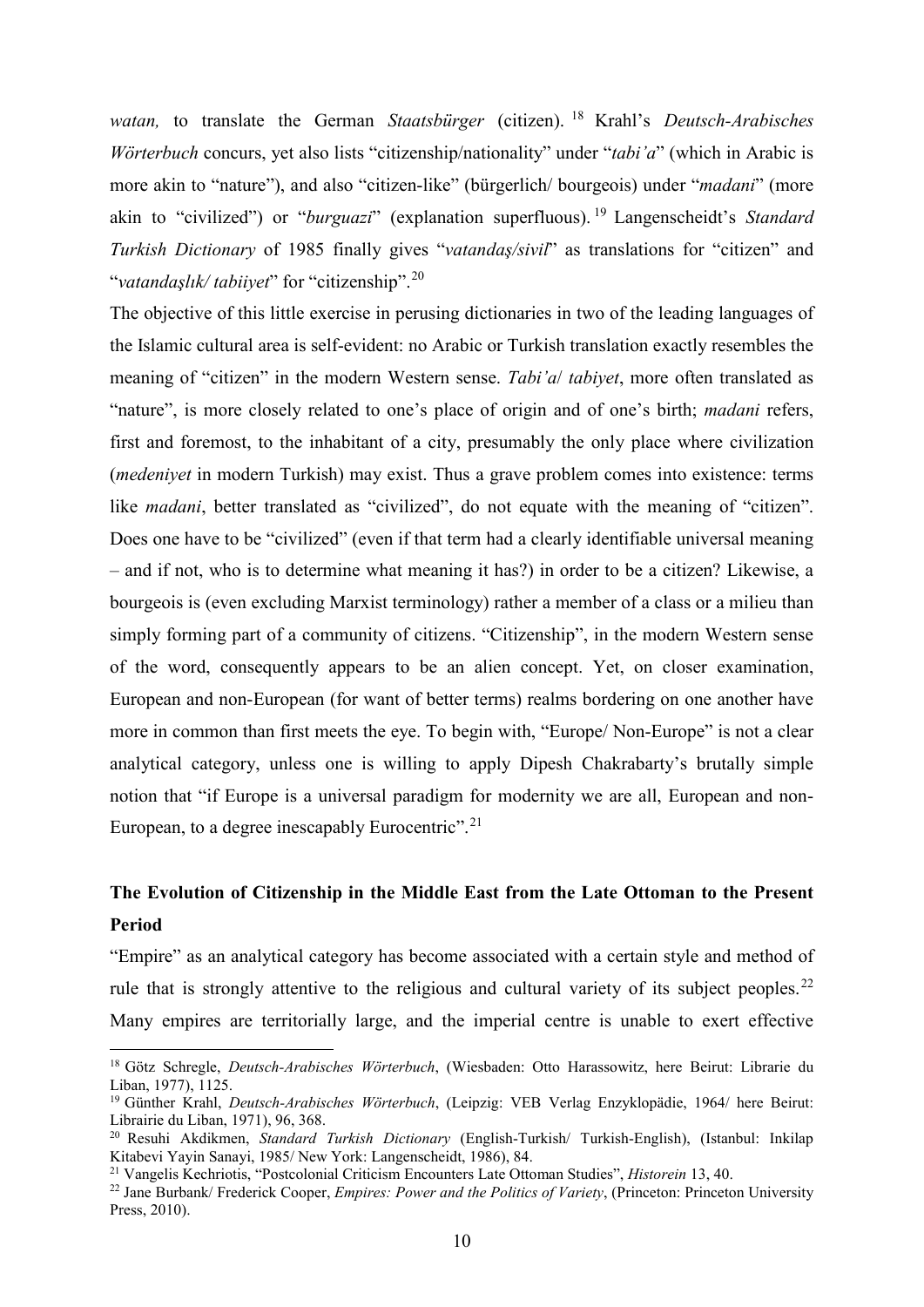control over its peripheries. In order to rule at all, it frequently resorts to indirect rule. Despite the attention paid to variety, this does not mean that empires do not strive to create an "imperial mentality" among their subjects. In the Ottoman Empire a process of creating imperial citizens – commonly known as the concept of "Ottomanism" – had been set in motion by the middle of the 19th century. It was an undertaking that is commonly regarded as at failure. For the very concept of citizenship in the Ottoman context meant not only equal rights for each and every citizen – irrespective of religious affiliation – but also the increasingly effective imposition of duties and foremost military service, which was strongly resented by the non-Muslim population. Ottomanism also spelt the death-knell for a system that had worked reasonably well for centuries: the Ottoman millet system.

The millet system, the Ottoman method of rule over a population consisting to a large extent of non-Muslims, originated partly from Qur'anic scripture and partly from practical considerations. In principle a "millet" was any religious community (thus including Sunni Muslims). In practice it referred to non-Muslim communities enjoying far-ranging autonomy. According to Muslim law, "People of the Book" (Arab. *ahl al-kitab*) – members of other monotheistic religions, such as Jews, Christians or Zoroastrians – are entitled to practise their religion and maintain communal buildings in exchange for a special tax (Arab. *jizya*, Turk*. cizye*). At the same time, the central authorities simply lacked the power to rule by force alone. Local elites needed to be co-opted by having their positions granted within the imperial framework. Thus religious leaders were appointed as quasi-rulers over their communities; they had the right to address the sultan in times of need, and administered laws dealing with all crimes excluding those involving bloodshed.<sup>[23](#page-12-0)</sup>

The advantages and disadvantages of the Ottoman millet system were clear: on the one hand, it constituted a pragmatic and economic system of ruling and administering a multireligious and multi-ethnic society; on the other hand, it introduced not only a vertical stratification (ruler – ruled), but also a horizontal one (different groups living side-by-side under common rule). It thus constituted a major obstacle to the creation of one common Ottoman identity, the need for which arose once the empire became threatened by centrifugal nationalisms, on the one hand, and European colonial encroachment on the other. The remedy, in the view of the reforming Ottoman governments of the late 19th and early 20th century, lay in the creation of "Ottomanism", which might be translated as "imperial nationalism".

<span id="page-12-0"></span> <sup>23</sup> See Benjamin Braude/ Bernard Lewis (eds.), *Christians and Jews in the Ottoman Empire: The Functioning of a Plural Society, Vol. I: The Central Lands, Vol. II: The Arabic-Speaking Lands*, (New York: Holmes and Meier, 1982).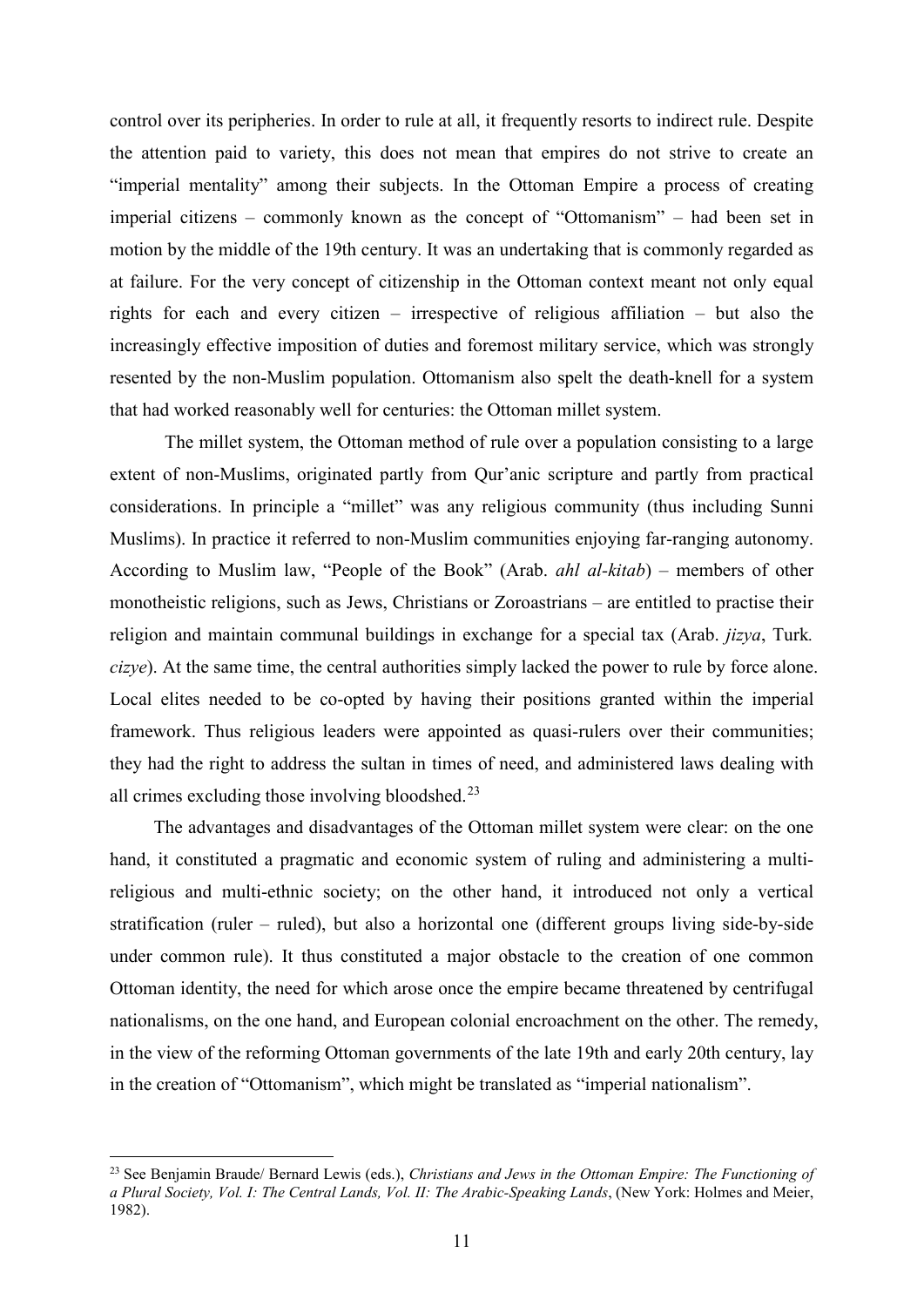The liberal notion of the "imperial nation" followed the idea that coherence gives strength, and thus fosters the resilience of an empire facing colonialist encroachment. It assumes that the inhabitants of the empire – independent of their religious, ethnic or cultural identity – regard the empire as worthy of protection and are willing to contribute to its defence.<sup>[24](#page-13-0)</sup> The outcome of this line of thought was the reform period known as the "Tanzimat" (New Order). Between 1839 and 1876 a number of reforms were carried out that aimed at creating Ottoman citizens out of the different millets. The success of these reforms, however, remained limited. Instead of applauding the removal of discrimination, non-Muslims in particular mourned the loss of previous privileges.<sup>[25](#page-13-1)</sup> Despite such difficulties, the Ottoman vision of a harmonious multi-ethnic and multi-cultural society has resonated with scholars, particularly in light of the seemingly intractable conflicts that continue to trouble the Middle East. As Kemal Karpat describes:"

Although the Ottoman Empire is destroyed and cannot be reconstructed, there still exists throughout the area one legacy of the Ottomans: the memory of peaceful religious and ethnic coexistence on the basis of mutual recognition and acceptance. This legacy is a valuable one that should be appreciated and preserved, and this memory of the days of peaceful coexistence should be converted into a present-day reality in the Middle East.<sup>[26](#page-13-2)</sup>

Other authors concur: Michelle Campos's study on civic Ottomanism that cut across ethnic and religious lines in late Ottoman Palestine ended by noting that "a shared civic project and a shared homeland, though short-lived and incomplete, could not be more relevant to the present historical moment".<sup>[27](#page-13-3)</sup> Öztan noted in 2016: "We may be inclined to interpret this recent scholarly preoccupation as an unconscious attempt to romanticize the Ottoman past and to see this romanticization as a reflection of scholarly discontent about the ways in which the secular nation-states that replaced Ottoman rule failed to extend prosperity, peace, and stability to the wider social segments in the modern Middle East."<sup>[28](#page-13-4)</sup>

<span id="page-13-0"></span> <sup>24</sup> See Albert Hourani, *Arabic Thought in the Liberal Age*, (Oxford: Oxford University Press, 1962), 67–102.

<span id="page-13-1"></span><sup>25</sup> Lewis, *The Emergence of Modern Turkey*, 74–129.

<span id="page-13-2"></span><sup>&</sup>lt;sup>26</sup> Kemal Karpat, "The Ottoman Ethnic and Confessional Legacy in the Middle East", in Milton Esman/ Itamar Rabinovich, *Ethnicity, Pluralism and the State in the Middle East*, (Ithaca: Cornell University Press, 1988), 35– 53, here 53.

<span id="page-13-3"></span><sup>27</sup> Michelle A. Campos, "Making Citizens: Contesting Citizenship in Late Ottoman Palestine", in Yuval Ben-Bassat/ Eyal Ginio (eds.), *Late Ottoman Palestine: The Period of Young Turk Rule*, (London: I.B. Tauris, 2011), 17–33.

<span id="page-13-4"></span><sup>&</sup>lt;sup>28</sup> Ramazan Hakki Öztan, "Nationalism in Function: 'Rebellions' in the Ottoman Empire and Narratives in Its Absence," in M. Hakan Yavuz/ Feroz Ahmad (eds.), *War and Collapse: World War I and the Ottoman State*, (Salt Lake City: University of Utah Press 2016), 161–162.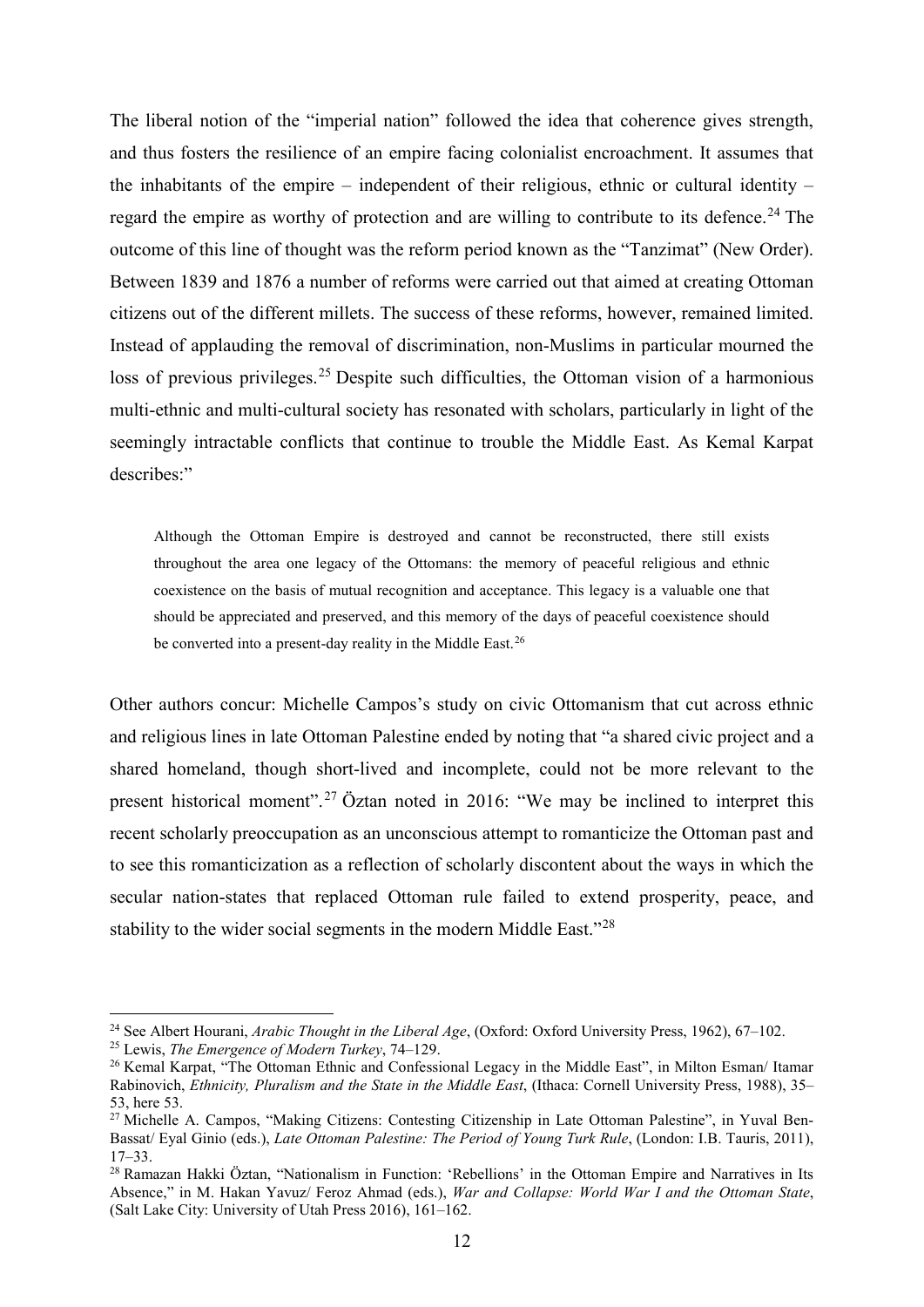The demise of the Ottoman Empire, for all practical purposes, may be dated to the Ottoman defeat in World War I. Thus, on 30 October 1918, an imperial tradition of more than 600 years (or more than 400 years if one looks at the Middle East only) was terminated. It thus appears to be justified to argue that all states of the Middle East are post-imperial states: they have become "nation states" on the surface, but preserve the complicated ethno-religious and ethno-cultural political and social systems of Ottoman imperial society. In recent years this problem has been diagnosed not only in the Middle Eastern successor states of the Ottoman Empire, but also in those to be found in the Balkans: the breakdown of Yugoslavia into hostile communities engaged in fierce and bloody civil wars during the 1990s was at least partially rooted in this heritage. The defective relationship between "citizen" and "state" in many south-east European states reinforces this argument even further.<sup>[29](#page-14-0)</sup>

# **Post-Ottoman Citizenship**

One of the central issues that came to the fore after the end of the Ottoman Empire was the transformation of the millet system into a social – and political – order which gave "majority" status to some groups, and that of "minorities" to others.<sup>[30](#page-14-1)</sup> The Treaty of Lausanne of July 1923, which paved the way for the foundation of the Turkish Republic, paid particular attention to the issue of minorities. The allied powers, on the one hand, expressed grave concern about potential maltreatment of these groups in a Muslim-dominated nation state, due to the expulsions and mass killings of Greeks and Armenians they had witnessed in the years immediately preceding and during World War I. The Turkish envoy, Ismet Pasha (Inönü) rejected these concerns by pointing out that the Turkish state to be founded would be a secular republic inhabited by citizens; all Turkish citizens would be equal in rights and duties under the Turkish constitution and the introduction of new legal codes (notably based on the Swiss civil code).<sup>[31](#page-14-2)</sup>

The crux was that Ismet Pasha spoke of an ideal, and not of a reality. The excesses of World War I, the territorial boundaries of the new state and the official policy adopted by the Turkish nationalists meant that the Turkish Republic would come into being as a (Sunni-) Muslim-dominated state; in fact, "Turkish" nationalism during the first decade of the

<span id="page-14-0"></span> <sup>29</sup> Wim van Meurs/ Alina Mungiu-Pippidi (eds.), *Ottomans Into Europeans: State and Institution-Building in South-Eastern Europe*, (London: Hurst, 2010).

<span id="page-14-1"></span><sup>30</sup> See Aline Schlaepper, "Defining Minorities: Mission Impossible? The Case of Hashemite Iraq", *International Journal of Middle East Studies* Vol. 50, No. 4, (November 2019), 769–772; Heather J. Sharkey, "History Rhymes? Late Ottoman Millets and Post-Ottoman Minorities in the Middle East", *International Journal of Middle East Studies* 50 (2018), 760–764.

<span id="page-14-2"></span><sup>&</sup>lt;sup>31</sup> For the importance of the Swiss Civil Code for the shaping of Turkish society, see for example David Hotham, *The Turks*, (London: Macmillan, 1972), 194.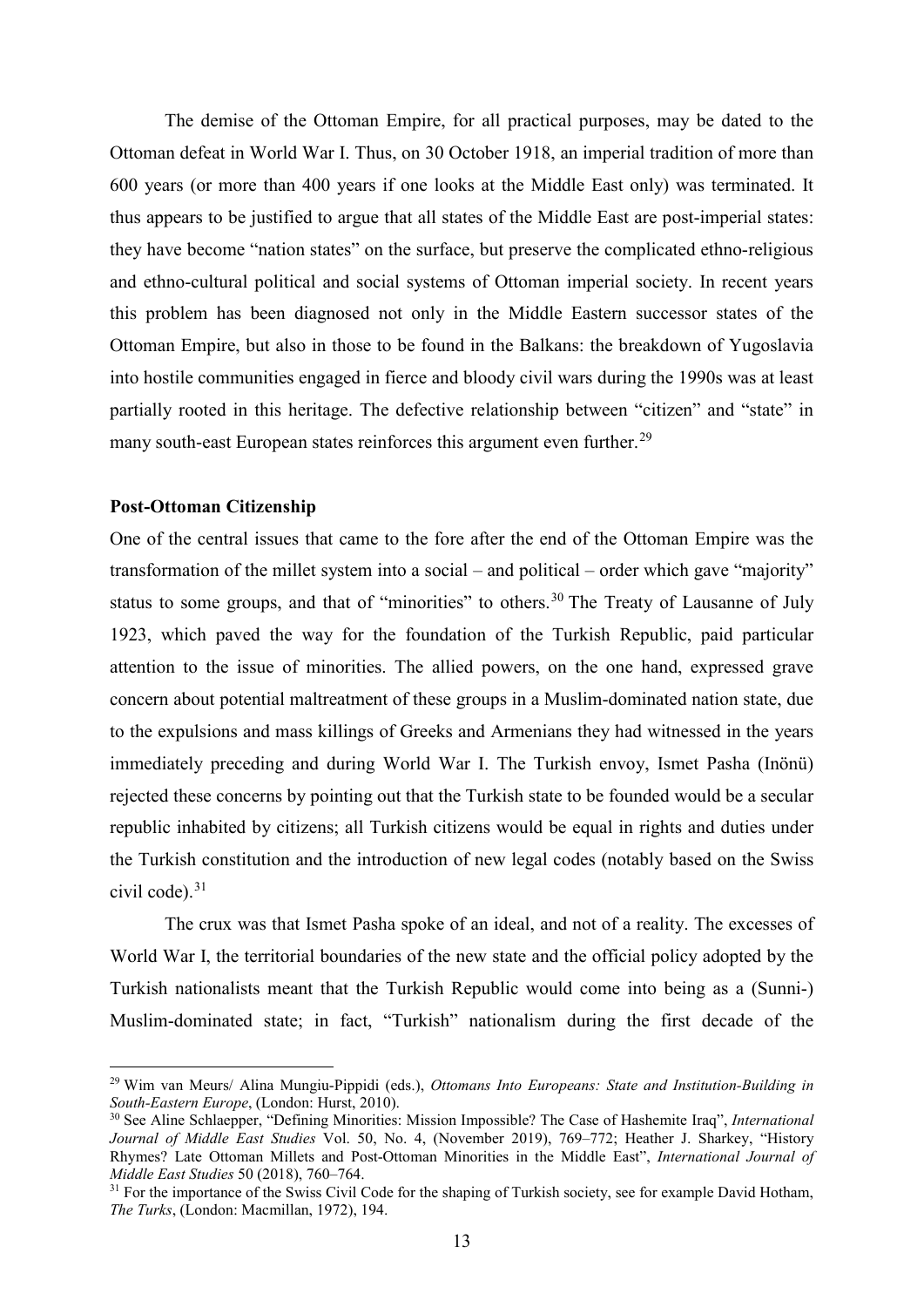republic's existence might more appropriately be called "Muslim" nationalism. It came as a huge shock to the Turkish nationalists that the Kurds, after the events of the First World War by far the most numerous non-Turkish group within the republic's boundaries, vehemently rejected a Turkish identity. This rejection was the more noteworthy as the absolute majority of Kurds were (and are) Sunni Muslims: not even a shared religion was a sufficiently strong bond to overcome ethno-cultural boundaries. Since its inception, the Turkish Republic has been faced with a "Kurdish problem" (or Turkish Kurds with a "Turkish problem"), and a solution to said problem, sought sometimes by violence, sometimes by political and diplomatic means, is still a long way off. Syrian and Iraqi Kurds have likewise faced discrimination and violence sometimes bordering on genocide.<sup>[32](#page-15-0)</sup>

Arab nationalism took a similar direction. Sati al-Husri, one of the most profound theoreticians of Arab nationalism, minced no words when he remarked that the Arab nation was inclusive and open to all feeling themselves Arab; yet whoever – in spite of being Arab – rejected a national identity "would have to be shown the right path".<sup>[33](#page-15-1)</sup> It thus follows that the inroads that nationalism – in whichever form – made into the modern Middle East have created a massive problem for groups at variance with a Muslim majority. No state in the region has found a satisfactory way to deal with "difference". The problem is particularly pronounced in those states with a multi-ethnic and multi-religious population. Egypt, for instance, where the only sizeable majority are the Copts (roughly 10% of the population), may be regarded as fairly homogenous; Syria, with a considerable Kurdish minority, several Christian confessions and a deep division between the Sunni Muslim majority and the 'Alawi minority (which from 1970 until the outbreak of the civil war in 2011 dominated the country) is the exact opposite.

The result of this inability among countries in the Middle East to accommodate difference has been drastic: no country has developed a functioning democracy. Lebanon and Israel, the two exceptions to that rule, may at best be called "defective democracies": Lebanon's democracy is restricted by its attention to religious diversity in the country, with seats in parliament and official positions allotted in proportion to the different religious groups (based on a census that is long outdated); Israel, since its foundation, has been beset by the inherent contradiction of its nature: it can be a Jewish state (in which case all non-Jews are reduced to second-class citizens) or a democratic state (which would mean that its Jewish character is in danger).

<span id="page-15-1"></span><span id="page-15-0"></span> <sup>32</sup> See Soner Cağaptay, *Islam, Secularism and Nationalism in Modern Turkey: Who is a Turk?*, (London: Routledge, 2006); Thomas McGee, "The Stateless Kurds of Syria", *Tilburg Law Review* 19 (2014), 171–181. <sup>33</sup> Adeed Dawisha, Arab Nationalism in the Twentieth Century: From Triumph to Despair, (Princeton and Oxford, 2003), 72.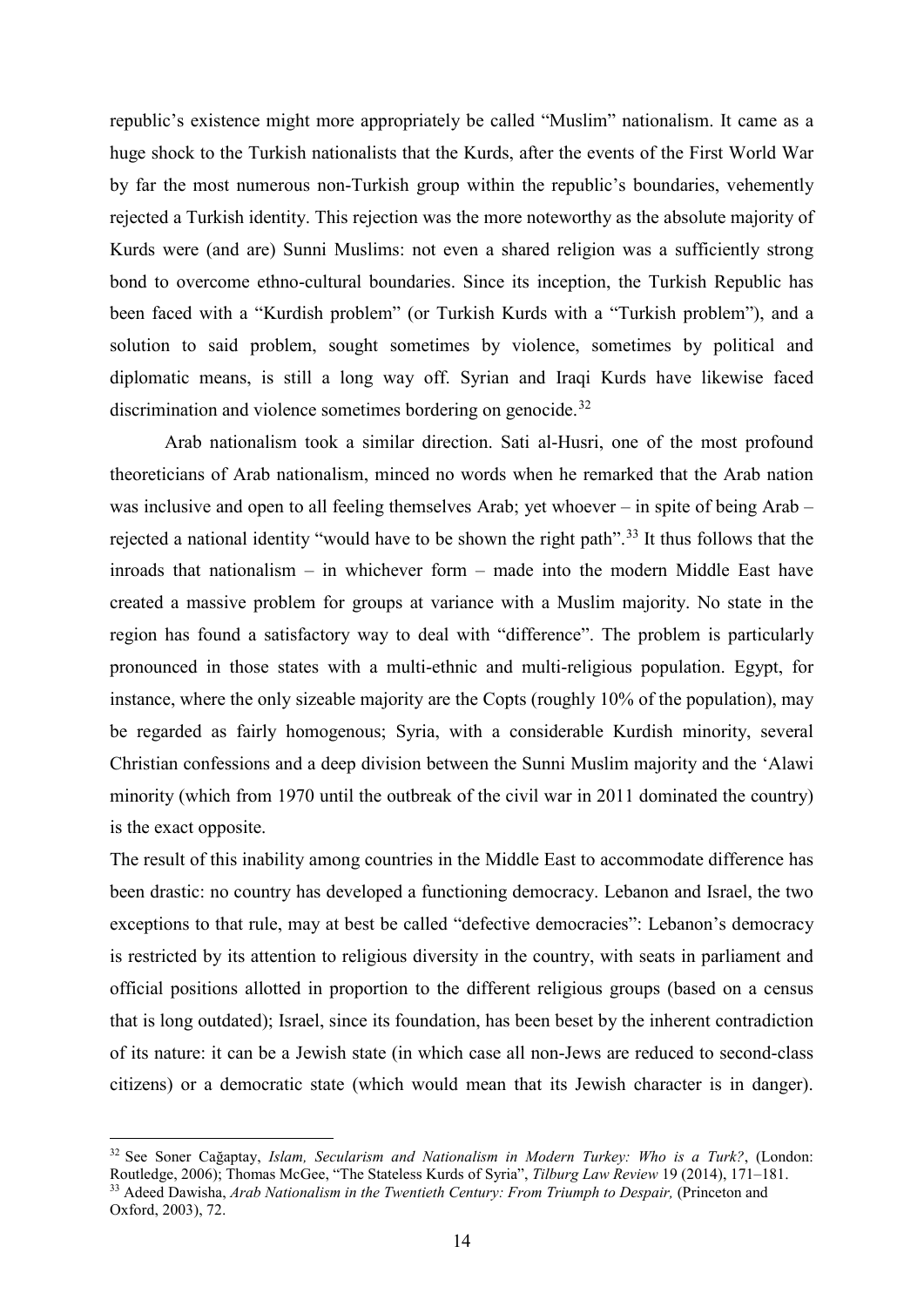However, these two countries are the only ones which have refrained from taking the course all the other countries have adopted: authoritarian government to a greater or lesser extent. Such regimes came into being as anti-colonial regimes, dealing with problems that had already beset the late Ottoman Empire and that increased – rather than decreased – in its aftermath. The turn toward authoritarianism was not inevitable: in the early post-World War I period there was definitely a "liberal phase", which in Syria lasted until 1949 and in Iraq until 1958.[34](#page-16-0)

# **Dominant Minorities and Continuous Warfare as Impediments to Democratic Citizenship**

In many Middle Eastern states, dominant minorities took over power, either right from the beginning or in later periods. Sharif Faisal and his retinue (also referred to as the "Sharifian officers") established a Sunni-led regime in the Shi'ite majority territory of Iraq. The Sunnis managed to hold on to their dominant position until the US-led invasion of 2003, which toppled the Ba'ath regime of Saddam Husain and eventually put a Shi'ite-dominated regime in power.<sup>[35](#page-16-1)</sup> In Transjordan, the dominant parties were two-fold: the British guaranteed and financed the state while the Emir (from 1946 King) 'Abdullah, a Hashemite originating from the Hijaz, executed practical power. In Lebanon the Maronite Christians – by the time of independence considered a majority – acquired a dominant position, as a proportional system of representation was introduced. This system has not shown itself flexible in reflecting demographic changes over time. Finally, Syria has been ruled by the minority 'Alawite sect since 1970.<sup>[36](#page-16-2)</sup>

The problem with dominant minorities was that they adopted a defensive mentality characterised by fear of the majority; this, in turn, made them unlikely to make concessions to other groups once their power was challenged. The Lebanese civil war between 1975 and 1990, and the ongoing Syrian civil war (since 2011) have provided ample proof of how such recalcitrance can erupt in massive violence. Other conflict lines, such as the Arab-Israeli

<span id="page-16-0"></span><sup>&</sup>lt;sup>34</sup> Elizabeth Thompson, "Rashid Rida and the 1920 Syrian-Arab Constitution: How the French Mandate Undermined Islamic Liberalism", in Schayegh, Cyrus/ Arsan, Andrew (eds.), The *Routledge Handbook of the History of the Middle East Mandates*, (New York: Routledge, 2015), 244–57. See also Zeine N. Zeine, *The Struggle for Arab Independence: Western Diplomacy and the Rise & Fall of Faysal's Kingdom in Syria*, (Beirut: Khayat, 1960), 138, 163. The full Arabic text of the constitution may be found in *Dasatir al-Bilad fil-'Arabiyyah*, Arab League's Institute for Arab Higher Studies, (Cairo: Government Printing House, 1956), 3–22.

<span id="page-16-1"></span><sup>&</sup>lt;sup>35</sup> It should be noted that, for instance, the Sunni-dominated regime of Saddam Hussein made determined efforts to appear less sectarian by including at least a token number of Shi'i Arabs and Kurds. See Amazia Baram, "The Ruling Political Elite in Ba'thi Iraq, 1968–1986: The Changing Features of a Collective Profile", *International Journal of Middle East Studies* 21 (1989), 447–493.

<span id="page-16-2"></span><sup>36</sup> Daniel Pipes, "The 'Alawi Capture of Power in Syria", *Middle Eastern Studies*, vol. 25, No. 4 (Oct. 1989), 429–450.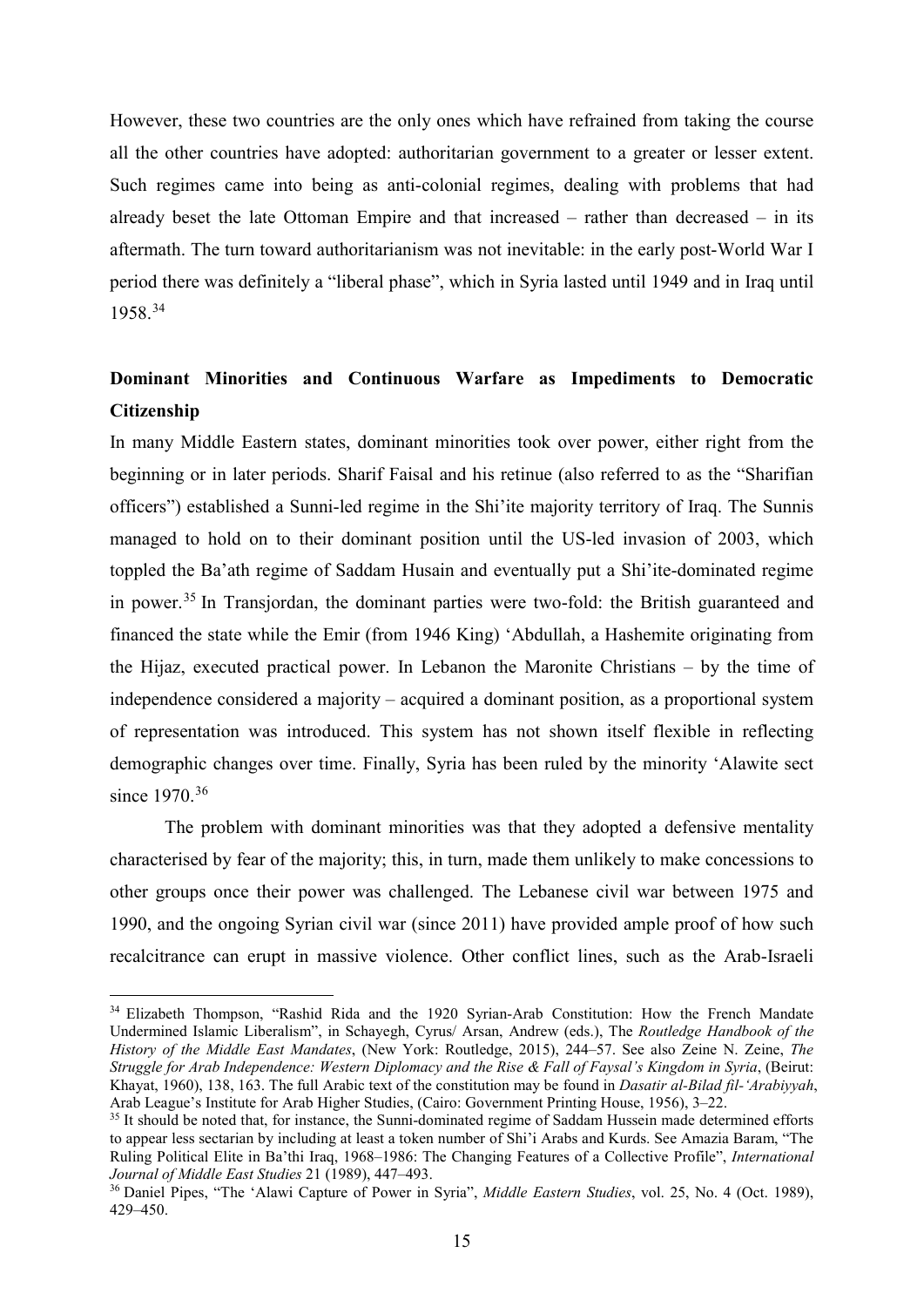conflict and regional wars, have also impeded the emergence of democratic citizenship. For much of their modern history, Middle Eastern countries have been at war, directly dominated by militaries (or their interests) and ruled with the aid of the resulting emergency laws. Turner has drawn attention to the point that the evolution of citizenship is very often connected with periods of war and societal upheaval. [37](#page-17-0) This has applied to the Middle East as well: the evolution of concepts (and implementation) of citizenship is a direct by-product of a longdrawn out period of wars. Hurewitz has demonstrated how this has led to drastic overspending on the military and the neglect of other, potentially far more productive fields in the case of Iraq:

In next-door Iraq, where the per capita prospects for economic expansion on the basis of cultivable land, plentiful water and generous oil income probably exceeded those of Iran, the Arab-Kurdish civil war plunged the economy into such deep and prolonged crisis that development projects, other than schools and roads, received only scant attention.<sup>[38](#page-17-1)</sup>

Iraq was only a mild example: other states – particularly the front-line states in the conflict with Israel – invested far larger sums. The decision of Egypt and Jordan to opt out of the united Arab front against Israel originated not only from a preference for peace, but from hard-headed economic considerations.<sup>[39](#page-17-2)</sup> High military expenses led to the neglect of productive investment; this, in turn, meant that the state was increasingly unable to keep the promises of its authoritarian bargain. The authoritarian regimes began to adopt neoliberal economic policies and allowed the emergence of a new state bourgeoisie, which profited from high levels of corruption to the detriment of poorer segments of society.

### **The Case Studies: Syria and Iraq**

Both Syria (in the borders of the Syrian Arab Republic) and Iraq are "artificial states", to the extent that their territories were parcelled out by the mandate powers after the First World War. In both states, sub-state and supra-state identities vied with a citizens' perception of the state as the point of reference. Both countries have multi-ethnic (predominantly Arab and Kurdish) and multi-religious (Sunni Muslim, Shi'i Muslim, various Christian denominations)

<span id="page-17-0"></span> <sup>37</sup> Bryan S. Turner, "Islam, Civil Society and Citizenship: Reflections on the Sociology of Citizenship and Islamic Studies", in Nils Butenschon/ Uri Davis/ Manuel Hassounian, (eds.), *Citizenship and the State in the Middle East: Approaches and Applications*, (Syracuse: Syracuse University Press 2000), 28–48, here 42.

<span id="page-17-1"></span><sup>38</sup> J.C. Hurewitz, "The Role of the Military in the Middle East", in Vernon J. Parry/ Malcolm Yapp (eds.), *War, Technology and Society in the Middle East*, (London: SOAS, 1975), 403.

<span id="page-17-2"></span><sup>&</sup>lt;sup>39</sup> Egypt left this anti-Israeli united Arab front through its peace treaty with Israel of 1979; Jordan followed suit in 1994.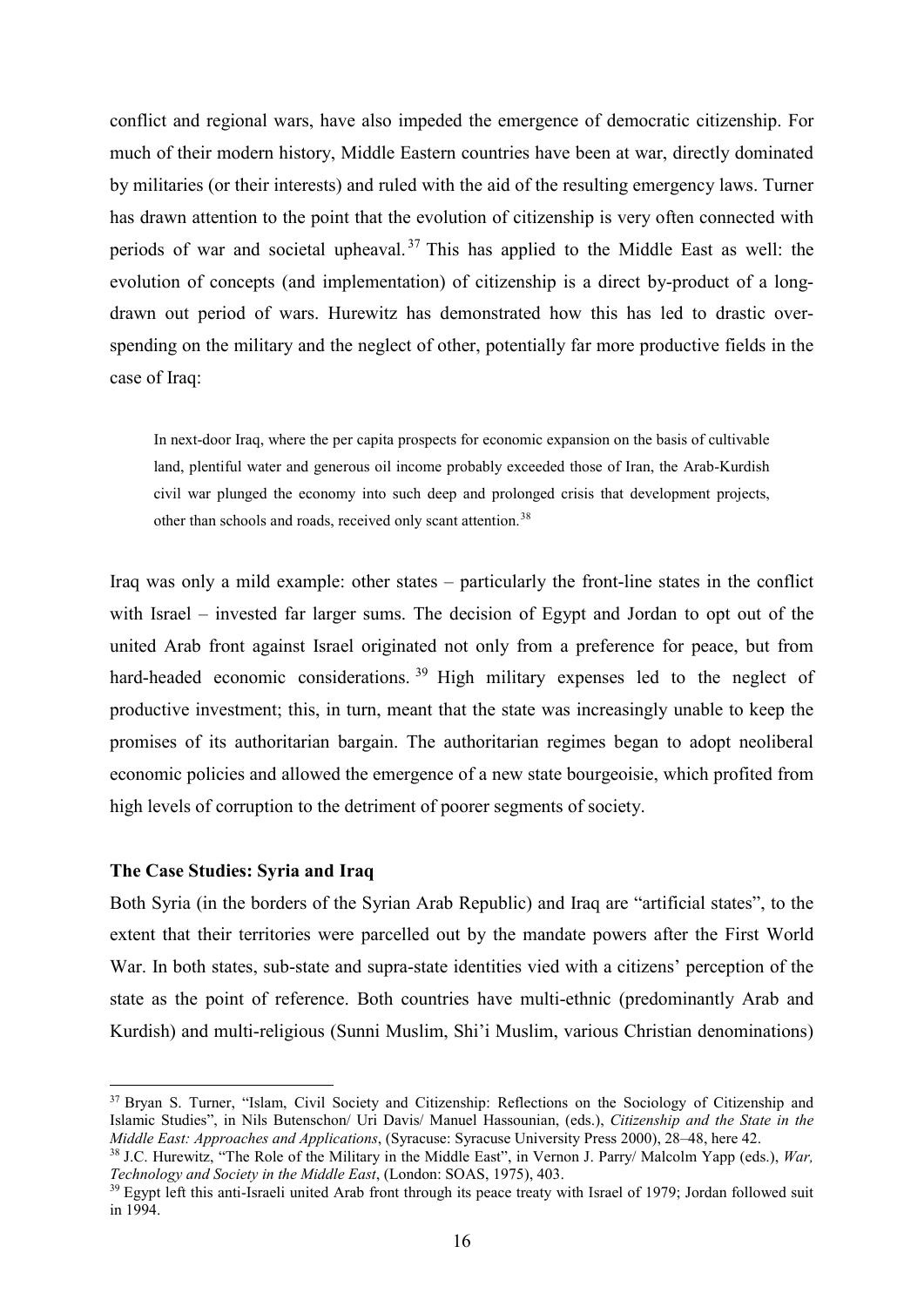populations. Most of the different sects and ethnic groups did not previously live in clearly defined territories. The relations of the populations of Syria and Iraq with their states were marked initially by distance to state authority per se, and later by the avoidance of contact with the state due to the emergence of repressive regimes. The integration of rural – in the Middle East also tribal – populations in states has been amply demonstrated by, among others, Eugen Weber in the classic *Peasants into Frenchmen* (see footnote 12) and by James C. Scott in several of his works.<sup>[40](#page-18-0)</sup>

The "Arab" character of both states has brought political leaders to adopt Arab nationalism as ideology; this has led to discrimination against non-Arabs.<sup>[41](#page-18-1)</sup> It is noteworthy that both Syria and Iraq were officially secular countries; in fact, sectarianism (Arab. *al-ta'ifiyya*) was long regarded as a great evil. Even in Syria, where the Shi'ite 'Alawi sect dominated from 1970 onwards, determined efforts were made to broaden the power base of the regime by co-opting non-'Alawis. Several scholars have ascribed the weakening of the regime that allowed the outbreak of civil war in 2011 to the failure of president Bashar al-Assad to maintain this power base.

The two countries are extremely dissimilar as far as their economies are concerned: according to the [U.S. Energy Information](https://en.wikipedia.org/wiki/Energy_Information_Administration) Administration, Iraq ranks 5th in oil reserves, and 6th in oil production, as the second-largest oil producer in the Arab World after Saudi Arabia (2021). The country thus has enormous natural resources, which combined with its strategic location (it does not border Israel and thus was never a front-line state in the Arab-Israeli conflict) allowed Iraqi governments to invest heavily in state-building and modernising measures during the 1970s, only to squander this wealth during the disastrous war against Iran (1980–1988). Syria, albeit with a smaller population, possesses only small oil resources and is a front-line state, leading to considerably greater economic struggles.

# **Iraq**

The State of Iraq, as it was called in 1920, was formed from three Ottoman provinces in the territory of Mesopotamia: Basra to the south, Baghdad in the centre and Mosul to the north.<sup>[42](#page-18-2)</sup> Prior to the foundation of the state, Basra – with its majority Shi'i Arab population – had

<span id="page-18-0"></span> <sup>40</sup> James C. Scott, *Seeing like a State: How Certain Schemes to Improve the Human Condition have Failed*, (New Haven: Yale University Press, 1998); James C. Scott, *The Art of Not Being Governed: An Anarchist History of Upland Southeast Asia*, (New Haven: Yale University Press, 2009).

<span id="page-18-1"></span><sup>41</sup> Thomas McGee, "The Stateless Kurds of Syria", *Tilburg Law Review* 19 (2014), 171–181.

<span id="page-18-2"></span><sup>42</sup> Overviews of the history of Iraq include: Charles Tripp, *A History of Iraq*, (London: I.B. Tauris, 2002); Adeed Dawisha (ed.), *Iraq: A Political History*, (Princeton: Princeton University Press, 2017); Courtney Hunt, *The History of Iraq*, (Westport, Conn.: Greenwood Press, 2005); Charles Tripp, "The United States and State-Building in Iraq", *Review of International Studies,* Vol. 30, Issue 4, October 2004, 545–558.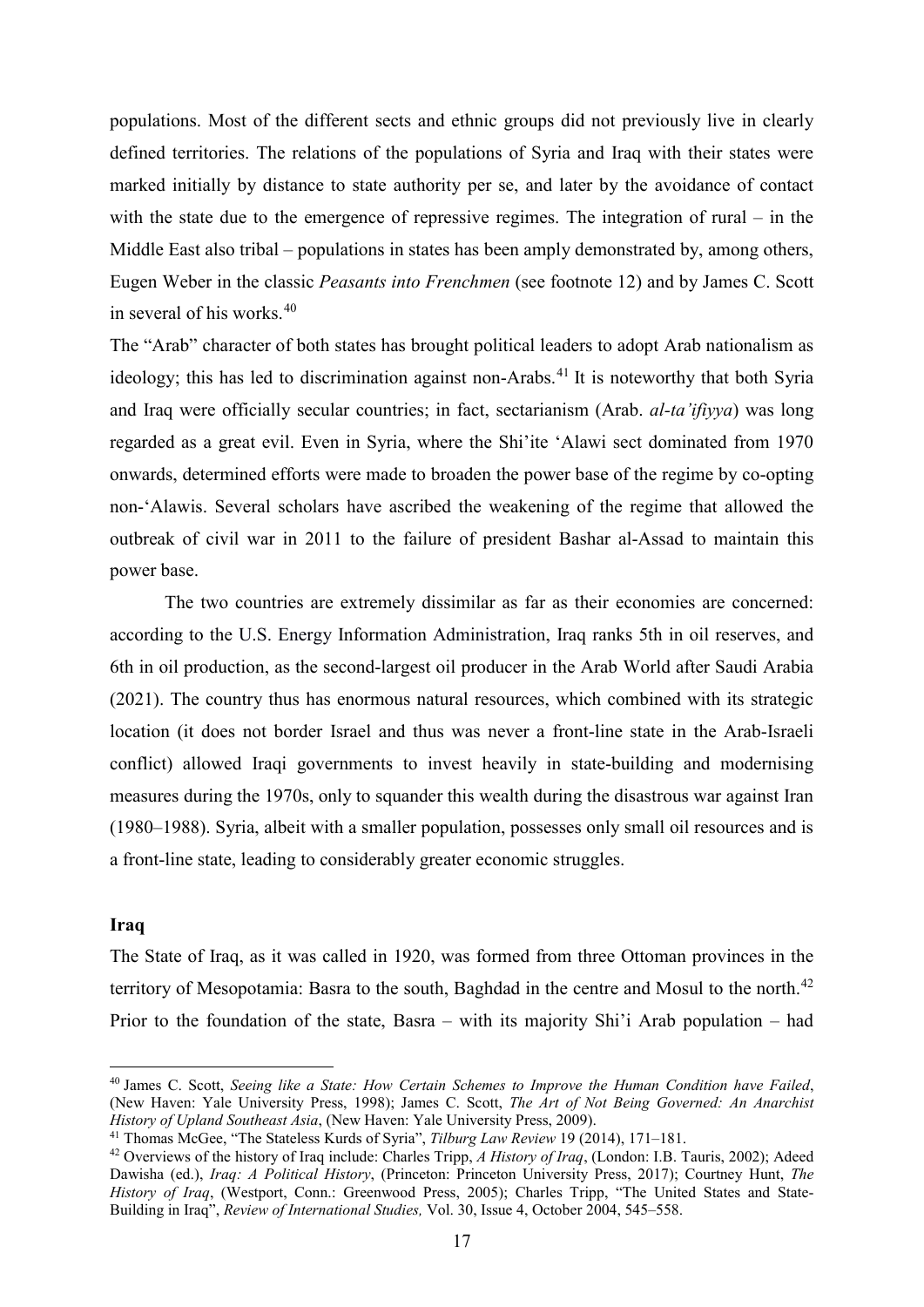maintained close contacts with Iran; Baghdad, dominated by Sunni Arabs, looked west to Syria; and Mosul, with a prominent Kurdish element, was oriented towards Anatolia. After the outbreak of World War I, the British invaded the territory and established themselves at Basra in late 1914. Baghdad was taken in March 1917 and Mosul occupied in September 1918, shortly before the Armistice of Mudros terminated Ottoman involvement in World War I. There were conflicting views on the British side about what to do with the occupied lands. The Government of India (GOI) advocated running them as an Indian province; the authorities in London advocated the creation of a de-jure independent country under British tutelage. The League of Nations eventually awarded the mandate over Iraq to Britain, yet mandatory rule could only be implemented after a revolt involving Iraqis of different ethnic and religious background had been subdued. When the French deposed Sharif Faisal, the military leader of the wartime "Arab Revolt", as king of Syria in July 1920, evicting him from Damascus, the British were hard pressed to find a position for him; as a result of rigged elections the Sharif became King of Iraq in 1921.

The newly crowned king and his government found themselves faced with two fundamental problems. First, the authority of the state over rivals (particularly tribal ones) had to be asserted; second, a feeling of "Iraqiness" had to be promoted. While the first undertaking met with success, the second did not: Faisal's government (and all subsequent regimes until 2003) based their power on the Sunni Arab minority. There were continuous conflicts, particularly with the Kurds in the north. However, as some researchers have noted, there were indeed expressions of Iraqiness, particularly when it came to opposing colonial encroachment: the British had to put down a revolt involving both Sunni and Shi'i groups in 1920 with considerable effort and expense. [43](#page-19-0)

Iraq entered the fold of "revolutionary states" in the Middle East quite late: in 1958 'Abd al-Karim Qasim and 'Abd al-Salam 'Arif toppled the monarchy violently. There was a first coup by the Pan-Arab socialist Ba'ath Party in 1963, which decisively came to power in 1968. However, long-term stability, albeit under gruesome conditions, was only reached under the brutal dictatorship of Saddam Hussein (1978–2003). While scholars had earlier assumed that Iraq between 1958 and 1978 was a more inclusive society, and that Saddam based his power ever more firmly on the Sunni minority, this has been disproved by more recent research that revealed that Saddam's rule recruited support among Shi'ites as well as among Sunni Arabs; what drove a wedge between the regime and other groups was neo-

<span id="page-19-0"></span> <sup>43</sup> Aula Hariri, "The Iraqi Independence Movement: A Case of Transgressive Contention (1918–1920)", in Fawaz A. Gerges (ed.), *Contentious Politics in the Middle East: Popular Resistance and Marginalized Activism beyond the Arab Uprisings*, (London: Palgrave Macmillan, 2015), 97–126.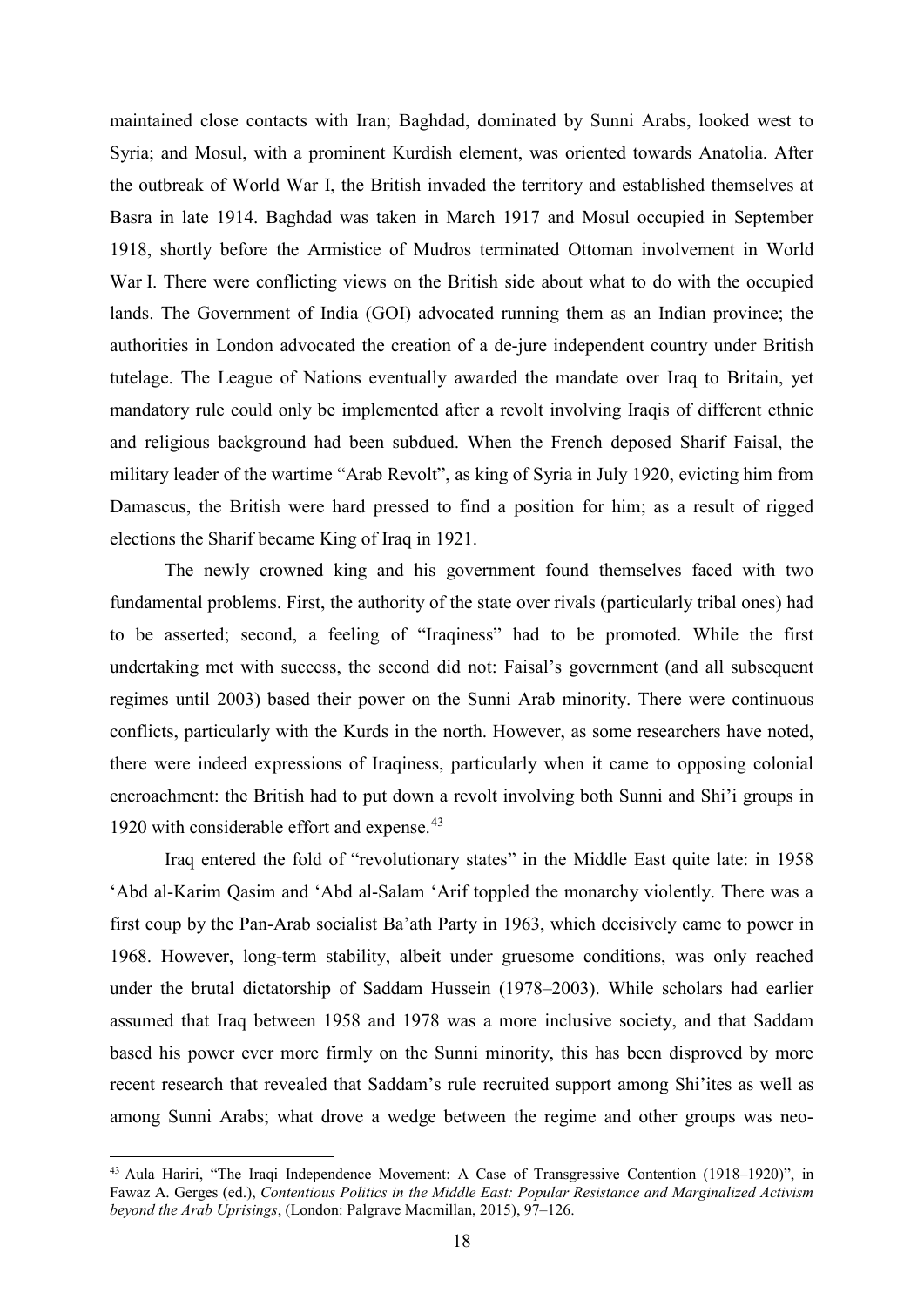patrimonialism that meant that only proximity to the regime could guarantee personal safety, material well-being and professional advancement. This state of affairs survived the Iraqi defeat in the Second Gulf War of 1991, with the exception that the ever-oppressed Kurdish minority achieved practical autonomy with the introduction and enforcement of a no-fly zone in northern Iraq.

After the US-led invasion of 2003 the destruction of the previous regime ("de-Ba'athisation") was considered an absolute necessity. Power was handed over to a Shiadominated government, a move which alienated the Sunni minority and opened the way for sectarian violence. Disgruntled Ba'ath members, formerly in high-ranking positions, profited from Sunni resentment and set out to organise the terror group "Islamic State", which in its rejection of the "colonially imposed" boundaries proclaimed the creation of an Islamic Caliphate covering large parts of Iraq and Syria as their goal. While militarily quite successful until about 2016, the fortunes of the Islamic State have since taken a turn for the worse. Where the Islamic State was in power, it instituted a brutal regime that created fear among non-Muslims (Christians) and non-Sunnis (Shia), and violently persecuted members of religions not considered *ahl al-kitab* (People of the Book). While followers of these religions are entitled to protection in exchange for a special poll tax, Yazidis in northern Iraq were not included in this group and were savagely oppressed. Violence in Iraq has become almost endemic, although it has waxed and waned in the more recent period. Millions have fled from their homes, a large number into safer places within Iraq (such as Kurdistan, controlled by the Kurdistan Regional Government) and a considerable number abroad.

#### **Syria**

While Iraq at least has historical Mesopotamia (the land between the Euphrates and Tigris rivers) as a geographically uniting feature, the same cannot be said about Syria. The term "Syria" is of ancient pedigree, as is evidenced by the name of a Roman province from the 1st century C.E..<sup>[44](#page-20-0)</sup> During the Ottoman period the term referred to the Arab provinces from the mountain ranges of southern Anatolia to the Arabian Desert in the south, and from the Mediterranean to the Syrian Desert in the East. All of the modern-day states of Lebanon,

<span id="page-20-0"></span> <sup>44</sup> Overviews of the history of modern Syria include: Christopher Phillips, *The Battle for Syria: International Rivalry in the New Middle East*, (New Haven: Yale University Press, 2016); James A. Reilly, *Fragile Nation, Shattered Land: A Modern History of Syria*, (London: I.B. Tauris, 2018); Adel Beshara (ed.), *The Origins of Syrian Nationhood: Histories, Pioneers and Identity*, (Abingdon: Routledge, 2011); Stephen Longrigg, *Syria and Lebanon under French Mandate*, (London: Oxford University Press, 1958); Benjamin White, "The Nation-State Form and the Emergence of 'Minorities' in Syria", *Studies in Ethnicity and Nationalism*, Vol. 7, No. 1, 2007, 64–85; Ayşe Tekdal Fildis, "The Troubles in Syria: Spawned by French Divide and Rule", *Middle East Policy*, Vol. XVIII, No. 4, Winter 2011, 129–139.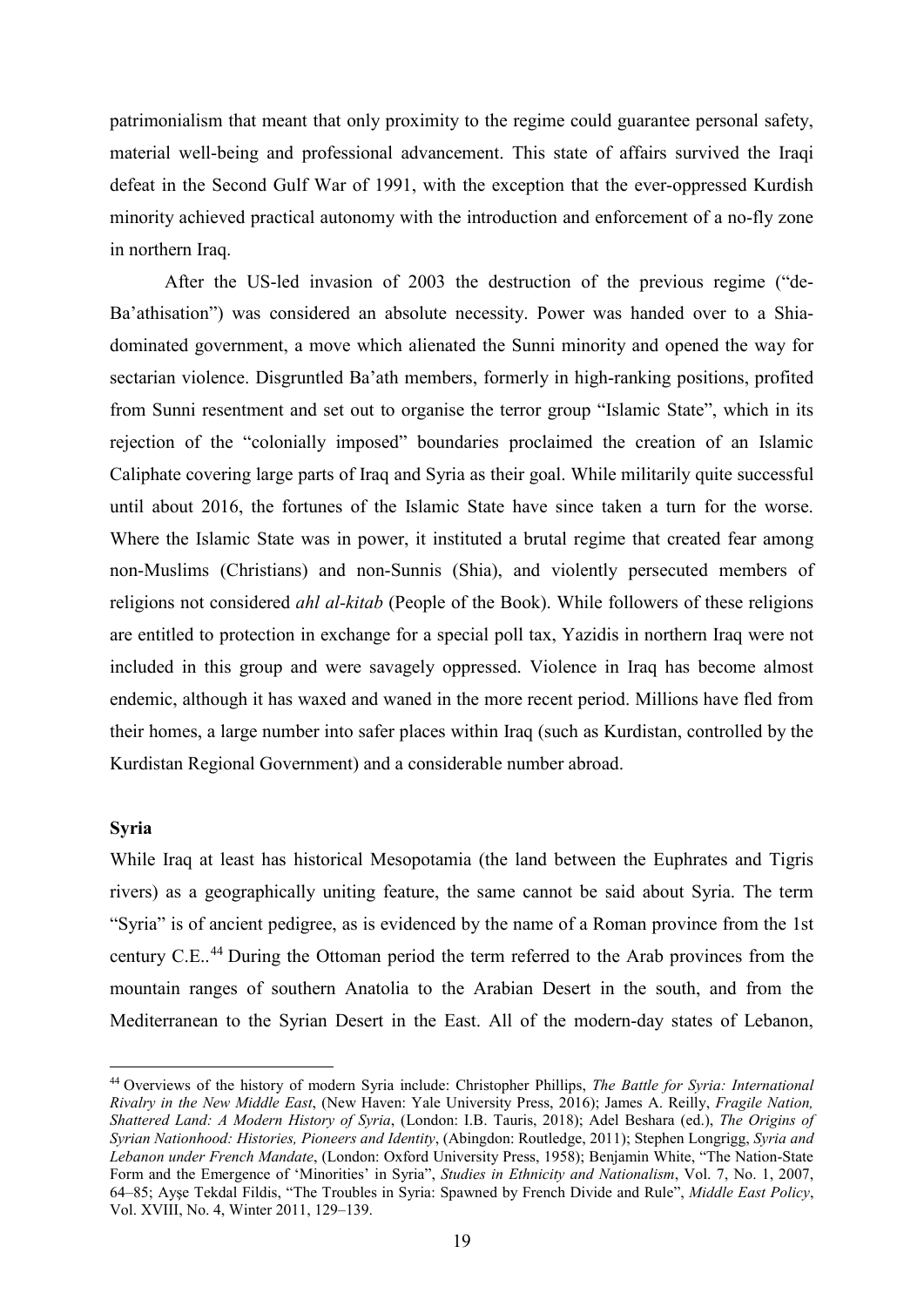Palestine/Israel, Syria and Jordan belonged to this region. Administrative re-organisation in the 1860s led to Ottoman Syria being split up into various provinces (vilayets), each with a large Syrian city as a capital (notably Damascus, Aleppo and Beirut). Mount Lebanon from 1861 onwards received a special status, as did the district of Jerusalem.

The mandate powers, appointed by the League of Nations to prepare their mandates for independence in 1920, further cemented this territorial separation. In 1920 the French amalgamated Mount Lebanon and the coastal plain in order to form "Greater Lebanon" (Grand Liban), with Beirut as its capital. Confronted with a Druze revolt between 1925 and 1927 they temporarily split up their Syrian mandate into several states. While Britain acted as a territorial unifier in Iraq, it split up its Palestine mandate into two states to the east and the west of the River Jordan respectively: to the west lay Palestine proper, coveted by the Zionists and defended with increasing anger and desperation by the Arab inhabitants. To the east, in 1921, the Hashemite Emirate (later kingdom) of Jordan was established.

Syrian nationalists fighting for independence disagreed on the division of Syria; only Maronite Christians vehemently defended the separation of Lebanon, and arguably all Arabs were opposed to the creation of a Jewish State in Palestine. The Arab defeat in the Israeli War of Independence (1948/49) terminated the first government after Syrian independence and ushered in a still-ongoing period of authoritarian government. In 1958, at the heyday of Arab nationalist enthusiasm, Syria united with Egypt to form the United Arab Republic, only to split away as a result of intra-governmental conflicts between Syrian and Egyptian members of the ruling junta in 1961. After a period of extreme political instability, the seizure of power by Hafez al-Assad in 1970 created a largely stable regime; its only significant challenge, by the Muslim Brotherhood, culminated in the bombing and near-destruction of the city of Hama in 1982. Assad's take-over not only opened a new phase of Syrian history, but also tilted the political weight towards the Shi'ite Alawite sect (some 10% of the population), which before had been largely marginalised. Assad managed to create a regime based on personal dictatorship and sectarian solidarity, although the president also curried favour from members of the Sunni elite. After Assad's death in 2000 his son Bashar took over as president. He alienated many of the Sunni elites by ridding himself of his father's cronies in the first decade of the 2000s; at the same time, a policy of economic liberalisation and a cutting of welfare benefits created increasing conflict. When, in the wave of the "Arab Spring" in 2011, an initially peaceful opposition movement met with a harsh and violent response from the regime, the turmoil rapidly became a civil war. The fighting soon involved outside powers (Russia, Turkey, the USA, Iran), and has continued to the present day.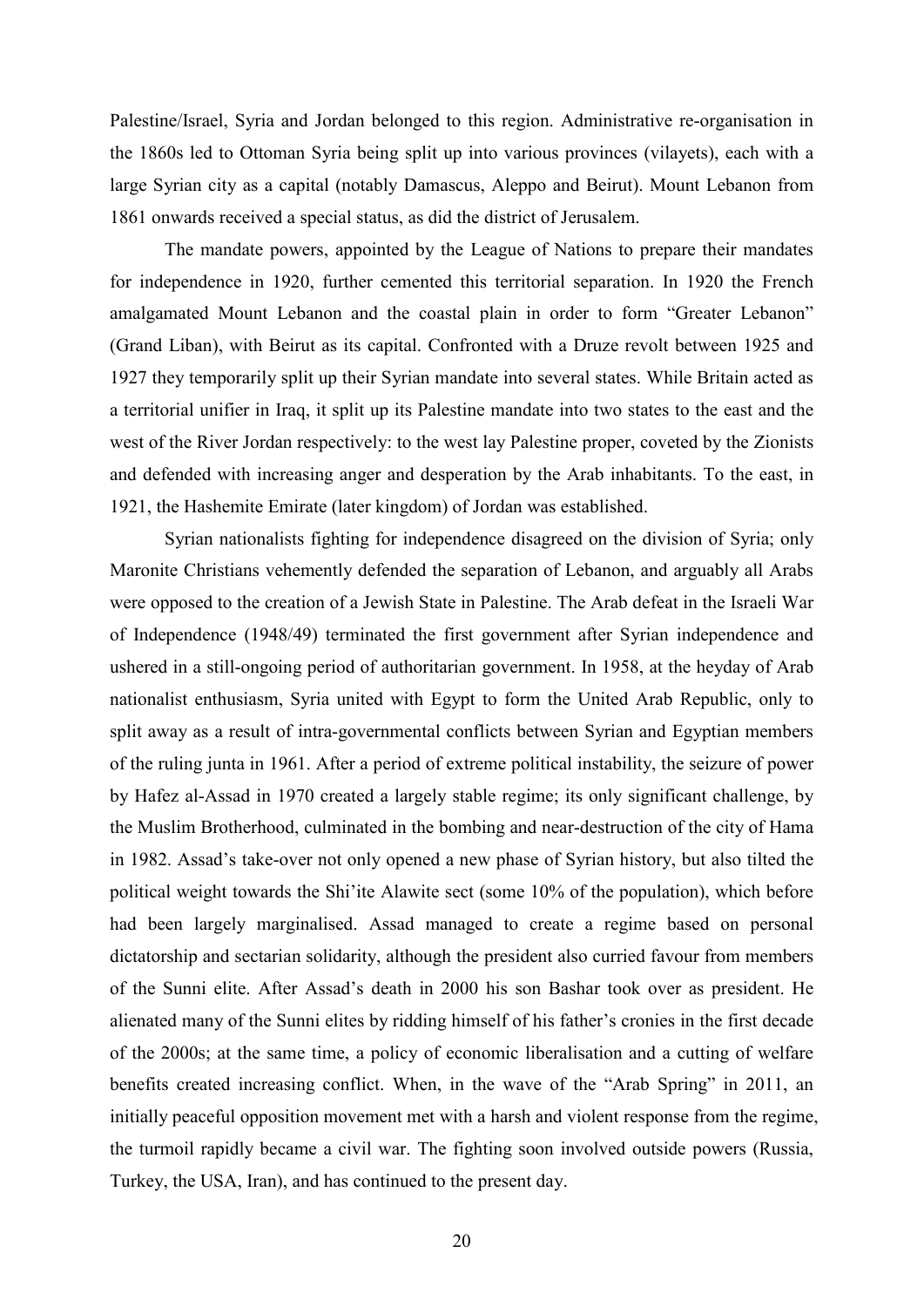# **Coexistence: Citizenship Before and After Cataclysms**

Rebecca Bryant correctly points out that there are two ways of interpreting and analysing coexistence: one is to look at the actual day-to-day interaction of different religious, ethnic or cultural groups. With regards to the Middle East, this "everyday history of pluralism" can be difficult to study due to the lack of comprehensive sociological research. The other method is to analyse historical memories after coexistence has been upset severely or destroyed entirely.[45](#page-22-0)

This introduces a lateral or horizontal orientation of citizenship studies, one that has been studied even less than the not very broadly covered general citizenship studies with regard to the Middle East. As Butenschøn has argued, one central question has rarely been asked in the literature covering societies in the Middle East: "Who are the people?" <sup>[46](#page-22-1)</sup> Citizenship in the sense of "passport citizenship" is not sufficient to identify a Syrian, Iraqi, Jordanian or other person from the region; rather, there are a multitude of ethnic, religious and other groups who feel (and are) better or worse integrated into their states. Despite the criticism that the notion of "primordial" allegiances – as opposed to inclusive, modern (Western) citizenship – is an orientalising construct, there can be no denying that religious and ethnic affiliation play a far more profound role in the personal status of the inhabitants of Middle Eastern states than is the case in many (by no means all) regions of the world.<sup>[47](#page-22-2)</sup>

"Citizenship", as an inclusive concept, is still struggling to overcome these boundaries. Several aspects are particularly deserving of attention and enquiry. First, there is the notion that only authoritarian, if not dictatorial, government is able to prevent a struggle of all against all (in the Hobbesian sense). Second, there is the fact that authoritarianism by no means pits "dictators" against "the people"; rather, authoritarian regimes enjoy considerable support from those who profit either directly (through nepotism and corruption) or indirectly (particularly minorities whom the secular dictatorships successfully mobilise as supporters by portraying themselves as the only bulwark against Islamist dictatorship). Third, there is the belief that only the idea of a common enemy serves to temporarily unite these deeply divided societies.

<span id="page-22-0"></span> <sup>45</sup> Rebecca Bryant, "Introduction", in Rebecca Bryant (ed.), *Post-Ottoman Coexistence: Sharing Space in the Shadow of Conflict*, (New York: Berghahn Books, 2016), 1–3.

<span id="page-22-1"></span><sup>46</sup> Nils A. Butenschøn, "State, Power and Citizenship in the Middle East: A Theoretical Introduction", in Nils A. Butenschøn/ Uri Davis/ Manuel Hassounian (eds*.), Citizenship and the State in the Middle East: Approaches and Applications*, (Syracuse: Syracuse University Press, 2000), 3.

<span id="page-22-2"></span><sup>&</sup>lt;sup>47</sup> Thus, for instance, Dame Freya Stark noted during her travels in the Middle East during the inter-war-period: "I see no peoples here, only hatreds, hatreds, hatreds." The Lebanese politician Edward Atiyah, in defence of Lebanese independence from Syria, countered Syrian nationalism with the statement: "If ever there was a country in which every conceivable influence, divine and mundane, physical and moral, inherent and extraneous, militated against national unity and the formation of a patriotic sentiment, that country was Syria before 1914." See Daniel Pipes, *Greater Syria: The History of an Ambition*, (Oxford: Oxford University Press, 1990), 13.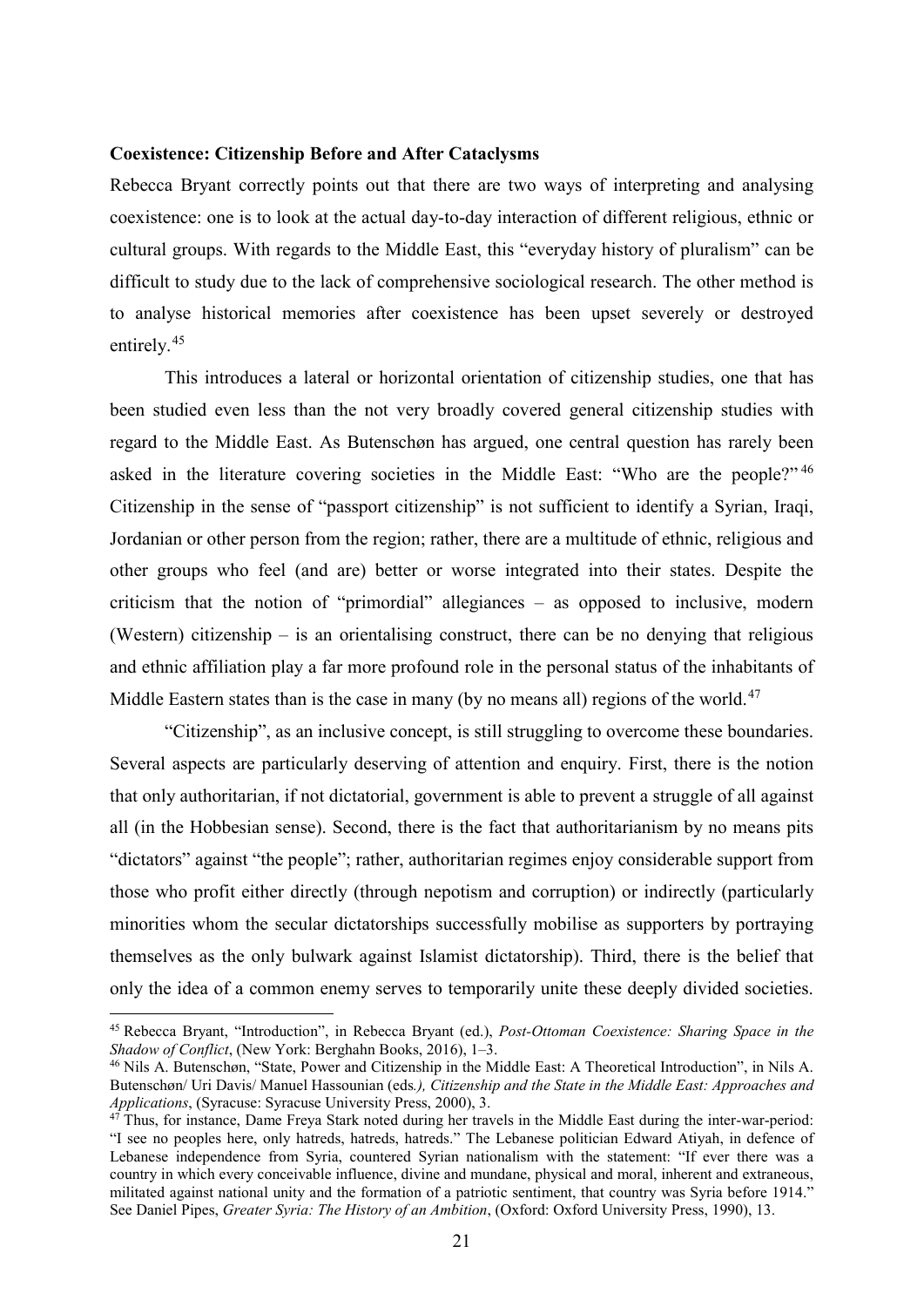The struggle for independence mobilised large segments of Middle Eastern societies across ethno-religious boundaries, while it must be noted that there were always groups that profited from the presence of the colonial powers. The Arab-Israeli conflict was likewise a "popular" issue insofar as it managed to pit "Arabs" (of all religious denominations) against Israel; yet also in this case there were groups that had no perceived ethno-nationalist ties to Palestine and took less of an interest in the conflict (particularly the Kurds). Fourth, there is the idea that citizenship is not only a concept expressed through papers, but has (or should have?) a deeply emotional content.

# **The Salience of Sectarianism**

Sectarianism is one of the most prominently studied aspects of Middle East Studies. Researchers have paid intensive attention to the trajectory of the multi-religious and multiethnic Ottoman imperial system into a number of (supposedly) national states, with particular regard to processes of inclusion and exclusion. The general argument is that sectarianism was reasonably well administered in Ottoman times through the millet system, but became a divisive and conflictive social element with the spreading of nationalism. This drove wedges between not only ethnic, but also religious communities and led to processes of nation-building accompanied by violent and brutal acts of homogenisation, such as in Turkey.<sup>[48](#page-23-0)</sup> On the other hand, the mandate regimes and many of the authoritarian governments that succeeded them used "the containment of sectarianism" as a tool of legitimacy, particularly in the eyes of minorities.<sup>[49](#page-23-1)</sup>

Yet closer inspection indicates that sectarianism is by no means as deeply rooted in the Syrian and Iraqi populations (not to mention the Middle East as a whole) as has been hitherto assumed. Researchers have gone so far as to identify sectarianism not as a popular sentiment (with negative effects on societal cohesion), but as a political tool of regimes. Others even argue that sectarianism has become restricted to conflicts between regimes, and is increasingly discredited as offering any solution to social, economic and political problems for the majority of peoples in the Middle East.<sup>[50](#page-23-2)</sup>

Sectarianism, as has been pointed out, has been used intensively by regimes of various characters to shape identities and form political allegiances among the population. This has

<span id="page-23-0"></span> <sup>48</sup> Gregory J. Goalwin, "Understanding the Exclusionary Politics of Early Turkish Nationalism: An Ethnic Boundary-Making Approach", *Nationalities Papers*, 2017, 1–17.

<span id="page-23-1"></span><sup>49</sup> See Simon Mabon, *Houses Built on Sand: Violence, Sectarianism and Revolution in the Middle East*, (Manchester: Manchester University Press, 2020).

<span id="page-23-2"></span><sup>&</sup>lt;sup>50</sup> Justin Gengler, "Sectarianism from the Top Down or Bottom Up? Explaining the Middle East's Unlikely De-Sectarianisation after the Arab Spring", *The Review of Faith and International Affairs* 18, 1 (2020), 109–113.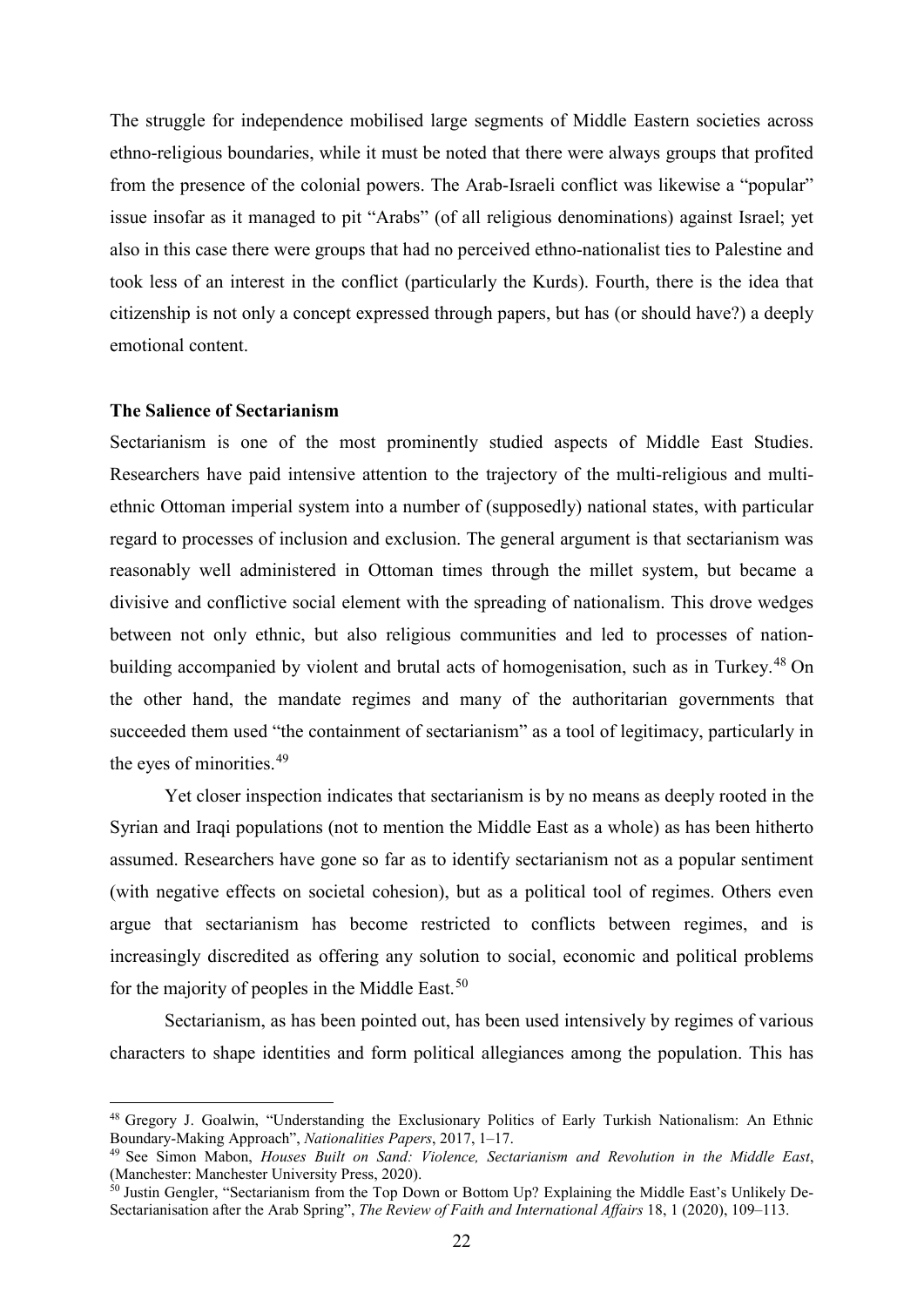been done through intensive propaganda conducted in classrooms, the media and political campaigns. It should be asked how successful authoritarian regimes have been in imbuing a sense of sectarian identity and sectarian fear in their populations, and if so, whether such identities and fears have increased or decreased due to the experience of civil war and flight. Gal Levy has rightly asked if the "Arab Spring" proved that Arab peoples had "shed years of conditioning (to passivity) to emerge as political subjects".<sup>[51](#page-24-0)</sup> There is a rich body of literature that covers the coexistence of different groups, albeit not under the heading of common citizenship.[52](#page-24-1) Harrington explains that multiple identities are by no means in competition with citizenship; in fact, citizenship emerges from these multiple concepts.  $53$ 

# **Psychological Citizenship**

Inclusive nationalism and citizenship have much in common: they aim at the creation of a community. While the state dimension of citizenship has meant that force and economics play an important role in its development, there is another level that seems of at least equal importance: the psychological. Benedict Anderson's "imagined communities" consist of people "who have never seen or met, but feel related to one another".<sup>[54](#page-24-3)</sup> Likewise, citizenship, in its aspect of binding a community, has a decided psychological component. According to Razi, this "most significant, but least studied aspect of nationalism" should also be applied to citizenship.[55](#page-24-4)Sinem Adar's work on emotion and nationalism offers a good overview of this discrepancy with a focus on the example of Turkey.<sup>[56](#page-24-5)</sup> If citizenship is inseparable from the state, and if the post-Ottoman states of the Middle East are considered as national states, the authoritarian act of citizen-making also includes nation-building through force and manipulation. In an innovative approach Arshin Adib-Moghaddam has addressed this phenomenon as "Psycho-Nationalism"; in his words, it

fosters intolerance and hate towards those who do not belong (to the imagined community). It is about 'othering.' It is about delineating the community from the ones who are not thought to be part of it due to racial, linguistic, ethnic or other reasons… And it is a form of narcissism. The

<span id="page-24-0"></span> <sup>51</sup> Gal Levy, "Contested Citizenship of the Arab Spring and Beyond", in Engin F. Isin/ Peter Nyers (eds.), *Routledge Handbook of Global Citizenship Studies*, (London: Routledge, 2014), 25.

<span id="page-24-1"></span> $52$  Jan Asmussen, "Wir waren wie Brüder: Zusammenleben und Konfliktentstehung in ethnisch gemischten Dörfern auf Zypern", (Münster: LIT-Verlag, 2000); Bryant (ed.), *Post-Ottoman Coexistence*, 25–26.

<span id="page-24-2"></span><sup>53</sup> Jack Harrington, "Navigating Global Citizenship Studies", in Isin/ Nyers, Routledge Handbook of Global Citizenship Studies, 16.

<span id="page-24-3"></span><sup>54</sup> Benedict Anderson, *Imagined Communities*, (London: Verso, 1983).

<span id="page-24-4"></span><sup>55</sup> G. Hossein Razi, "Legitimacy, Religion and Nationalism in the Middle East", *American Political Science Review* Vol. 84, No. 1, (March, 1990), 69–91.

<span id="page-24-5"></span><sup>56</sup> Sinem Adar, "Emotions and Nationalism: Armenian Genocide as a Case Study", *Sociological Forum*, 2018, 1–22.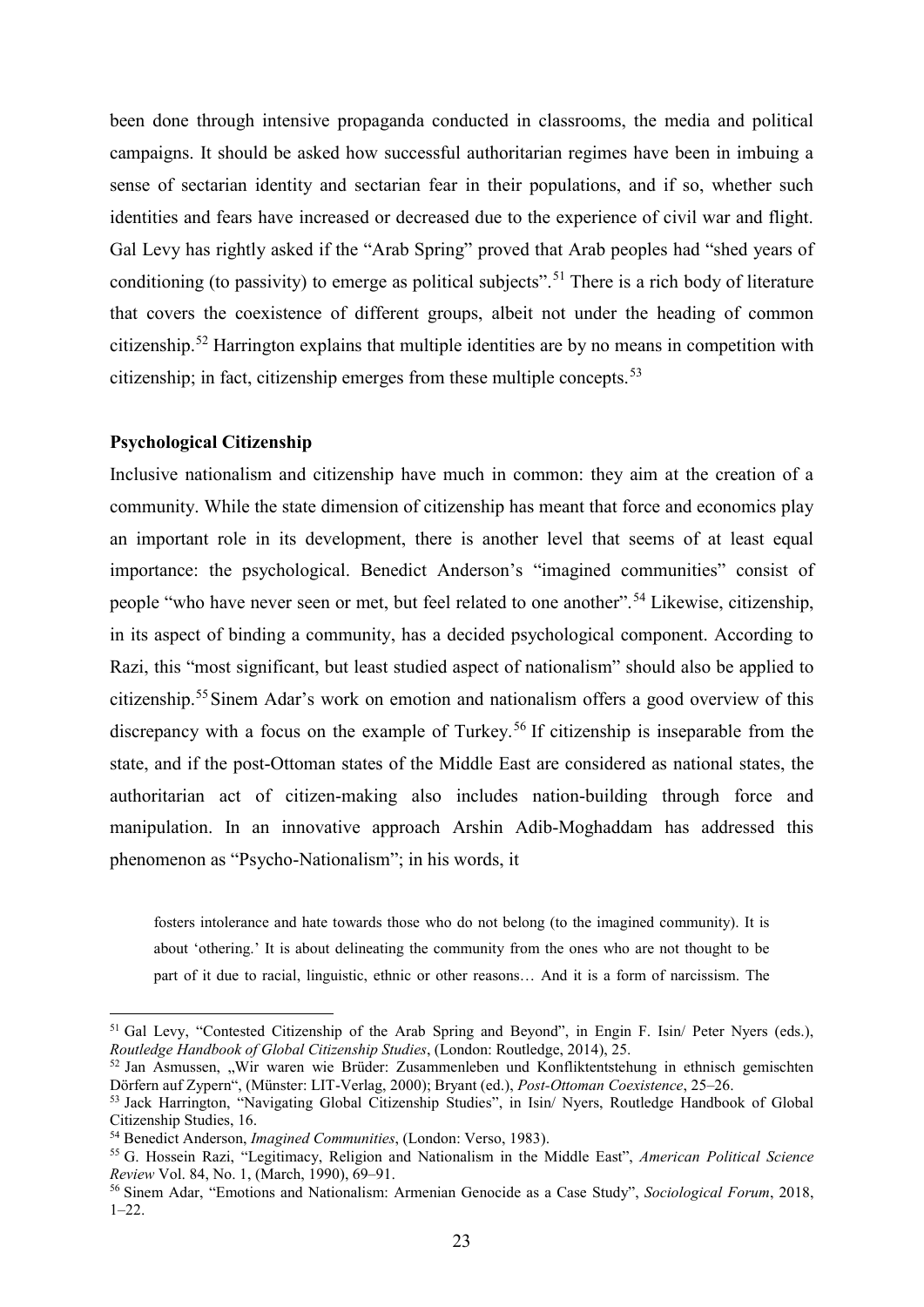followers of the community are thought to be purer, greater and superior to those who are outside the group who become the objects of psycho-nationalist control.<sup>[57](#page-25-0)</sup>

In fact, studies that have paid attention to this issue have identified that the emotional and psychological aspects of Syrian and Iraqi citizens' exasperation with the regime's wanton and cruel behaviour caused locally erupted discontent to spread, and continued to be such a mobilising force that in each case the regime saw itself confronted with a serious challenge, later to deteriorate into civil war.<sup>[58](#page-25-1)</sup>

# **Conclusion: The Excluded**

In older literature the common trajectory of Middle Eastern states in the 20th century is depicted as that of a fairly functional Ottoman imperial system being replaced by national states in which "diversity management" means the subjugation – or the constant fear of subjugation – of "minorities" by majority regimes.<sup>[59](#page-25-2)</sup> This aspect becomes particularly salient if (numerical) minorities hold the top positions of power in the state, as seems evidenced by the Sunni-dominated Iraqi Ba'ath regime until 2003, and the Alawite Syrian Ba'ath regime since 1970.

However, more recent literature points rather to the extensive use these regimes made of sub-state relations such as family, clan and tribe – including considerable efforts to integrate representatives of "minorities" in the internal circles of power.<sup>[60](#page-25-3)</sup> Thus, membership in the right "sect" carries with it tangible professional and economic benefits: but the "sect" is no longer defined as a religious grouping, but as a circle of "chosen ones". [61](#page-25-4) What has been observable is top-down exclusion of the underprivileged rather than sectarian mobilisation from below. This observation has in fact caused scholars to question the sectarian model by

<span id="page-25-0"></span> <sup>57</sup> Arshin Adib-Moghaddam, *Psycho-Nationalism: Global Thought, Iranian Imaginations*, (Cambridge: Cambridge University Press, 2017), 14.

<span id="page-25-1"></span><sup>58</sup> Reinoud Leenders, "Social Movement Theory and the Onset of the Popular Uprising in Syria", *Arab Studies Quarterly*, Vol. 35, No. 3, Special Issue: Perspective on the Arab Uprisings (Summer 2013), 273–289.

<span id="page-25-2"></span> $\frac{59}{2}$  The terms "majority" and "minority" do not necessarily translate into numbers. Dominant minorities are often characterised as "minorities that behave as if they were the majority". See Aline Schlaepper, "Defining Minorities: Mission Impossible? The Case of Hashemite Iraq", *International Journal of Middle East Studies* 50 (2018), 769–772.

<span id="page-25-3"></span><sup>&</sup>lt;sup>60</sup> Elliott Rousseau, "The Construction of Ethno-Religious Identity Groups in Syria: Loyalties and Tensions in the Syrian Civil War", [http://vc.bridgew.edu/honors\\_proj/66](http://vc.bridgew.edu/honors_proj/66) (accessed 10 Oct. 2021).

<span id="page-25-4"></span><sup>61</sup> With regard to the Syrian Military, see Kheder Kaddour, "Assad's Officer Ghetto: Why the Syrian Army Remains Loyal", Carnegie Middle East Center: Civil-Military Relations in Arab States, 4 Nov. 2015.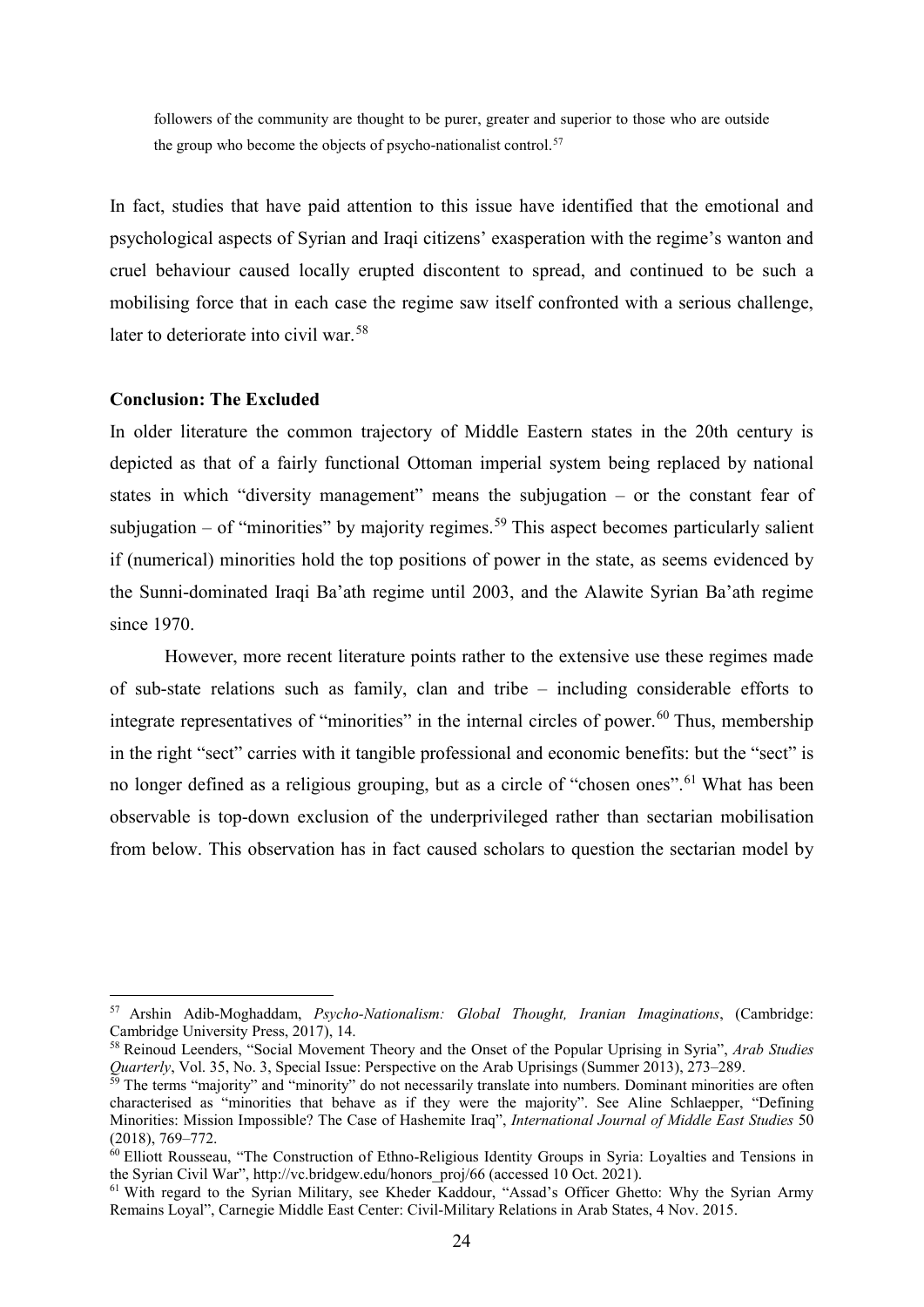offering alternative narratives, some even going so far as to discard sectarianism altogether due to its shortcomings as an analytical category.[62](#page-26-0)

However, practical observations allow the conclusion that the sectarian model has not become outdated: both Syria and Iraq have seen considerable sectarian mobilisation; regimes have tried to play the "sectarian card" in order to rally supporters from a given sect. Nonetheless, an increasing number of scholars points to quite different reasons for the outbreak of what only on the surface appears as sectarian violence: an rise in economic and social exclusion.

While civil wars – or civil war-like situations – have indeed occurred, these have not been fought purely by sectarian communities. The conflict parties were radical Islamists, armed forces of sectarian regimes and secular opposition groups, but their respective make-up allows the conclusion that in spite of these tensions a spirit of belonging to an Iraqi or Syrian population has emerged and solidified. Although the origins of modern Syria and Iraq as states may have been anything but auspicious it must be taken into account that by now several generations have grown up with at least partly "Syrian" and "Iraqi" identities.

What seems to be of utmost interest and importance, not only for reconciliation, but for the survival of unified states, is to determine whether Syrian and Iraqi citizens can agree on the societal and political ills of their states and on possible remedies. These, as Razi has pointed out, might not be democratic systems, but regimes that create legitimacy through justice:

Consequently, the significant issue is not so much the existence of inequalities, restraints on individual freedoms (from which no political system can escape completely), or even the level of political participation (which varies considerably among stable as well as unstable political systems) as it is whether the degree to which these features exist is considered just or unjust in terms of shared values.<sup>[63](#page-26-1)</sup>

Asef Bayat argues that it is indeed the notion of "the just" that has assumed greater importance than ever before. Injustice has been felt differently by different layers of society. "The poor" clamoured for purely material betterment, the right to which they based on Islamic notions – which turned them into supporters for Islamist movements, and explained the sociopolitical appeal and clout of the latter. The social middle class – well-educated, but

<span id="page-26-0"></span> <sup>62</sup> Fanar Haddad, "'Sectarianism' and its Discontents in the Study of the Middle East", *Middle East Journal*, Vol. 71, No. 3, (Summer 2017), 363–382; Reidar Visser, "Ethnicity, Federalism and the Idea of Sectarian Citizenship in Iraq", *International Review of the Red Cross*, Vol. 89, No. 868, December 2007, 809–822.

<span id="page-26-1"></span><sup>63</sup> Razi, *Legitimacy, Religion and Nationalism in the Middle East*, 70.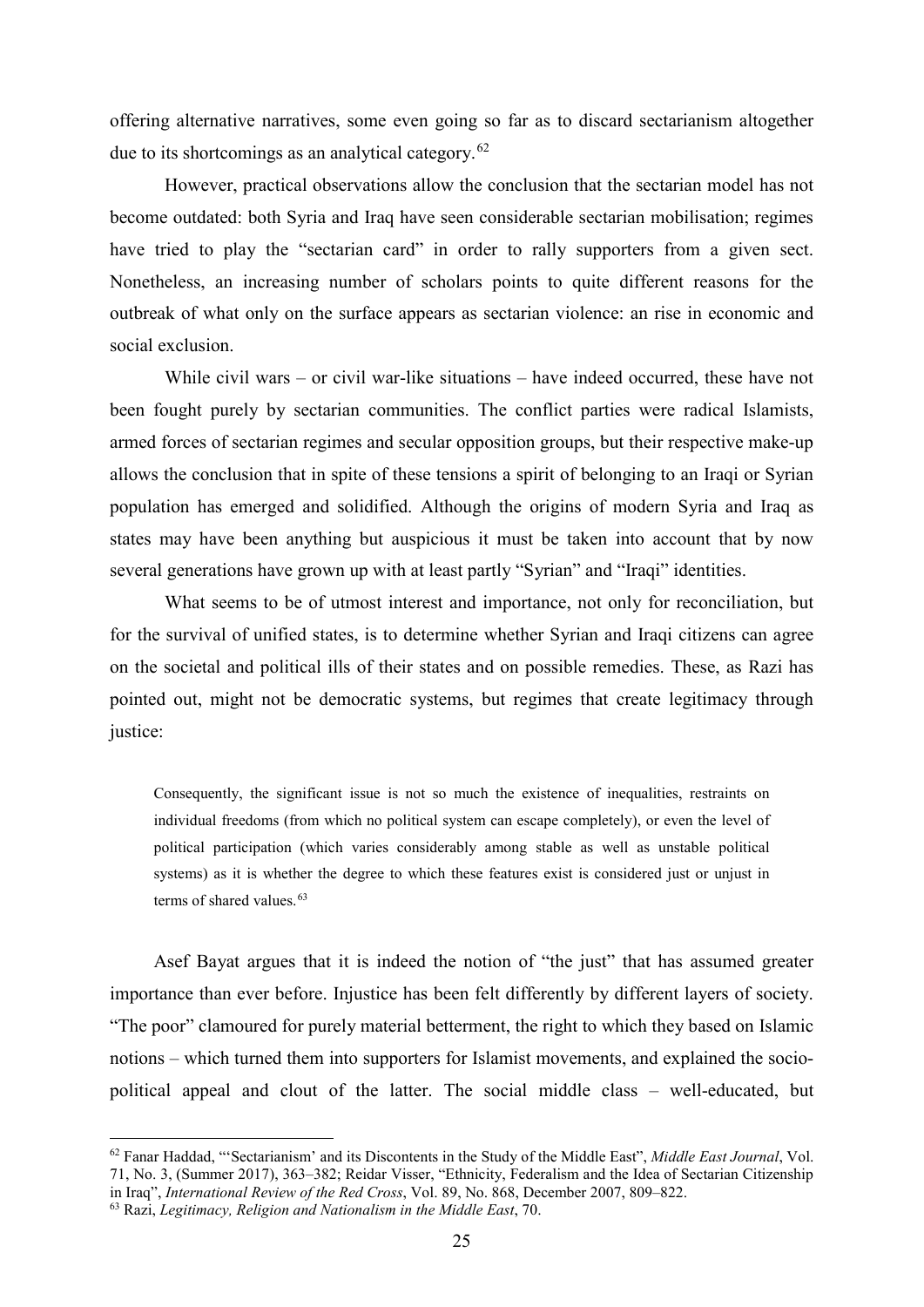increasingly feeling cheated of their economic desserts by regimes that discarded the authoritarian bargain for neo-liberal capitalism – previously regarded such interests with contempt. Even scholars like Charles Tilly claimed that one could not speak of civil society or social movements if all that seemed to be at stake were purely material interests.<sup>[64](#page-27-0)</sup> In recent decades, however, an alliance seems to have come into existence: that of "the poor" and the increasingly impoverished and underprivileged middle classes. an alliance seems to have come into existence: that of "citizens of need" (the poor) and "citizens of want" (the frustrated middle class).<sup>[65](#page-27-1)</sup> This alliance leads to a conflict situation where "the people" are opposed to "regimes". "The people" refers to all those in a given socio-political context who are not members of a privileged, increasingly shrinking elite. While the voices of politicians, intellectuals and other elites have been expressed through a multitude of media and have been the subject of intense scholarly study, the life and experience of "ordinary citizens" still remains largely unexplored. [66](#page-27-2) "The people" do not necessarily care who is in power, but rather what those in power do, regardless of which sect they belong to. A common perception of being increasingly short-changed by the elite could turn into a powerful impetus for a societal and solidaric "citizenship of want", able to overcome ethno-sectarian boundaries. Valbjørn's notion of a re-politicised Arab world is true when one considers an Iraq still in upheaval and a Syria ten years into civil war; yet it remains to be seen if the centrifugal neosectarian forces or the centripetal coherence of a "citizenship of want" will prevail in the future.<sup>[67](#page-27-3)</sup>

## **Bibliography**

Abu-Bader, Suleiman/ Abu-Qarn, Aamer: "Government Expenditures, Military Spending and Economic Growth: Causality Evidence from Egypt, Israel and Syria", Munich Personal RePec Archive (MRPA) Paper No. 1115, [https://mpra.ub.uni-muenchen.de/1115,](https://mpra.ub.uni-muenchen.de/1115) (accessed 15 October 2021).

Adar, Sinem: "Emotions and Nationalism: Armenian Genocide as a Case Study", *Sociological Forum*, 2018, 1–22.

<span id="page-27-0"></span> <sup>64</sup> Charles Tilly/ Sidney Tarrow, *Contentious Politics*, (Boulder, Col.: Paradigm Publishers, 2007).

<span id="page-27-1"></span><sup>65</sup> Asef Bayat, "Islamism and Social Movement Theory", *Third World Quarterly*, Vol. 26, No. 6 (2005), 891– 908; Asef Bayat, "The Arab Spring and its Surprises", *Development and Change,* Vol. 44, No. 3 (2013), 587– 601; Asef Bayat, "Plebeians of the Arab Spring", *Current Anthropology*, Vo. 56, Supplement 11, October 2015, 533–543.

<span id="page-27-2"></span><sup>66</sup> Jan Wilkens, "Contention and Constitutionalization in the Global Realm: Assessing the Uprisings in West Asia and North Africa and their Impact on International Politics", in Gerges, *Contentious Politics in the Middle East*, 25–50.

<span id="page-27-3"></span><sup>67</sup> Morten Valbjørn, "Upgrading Post-Democratization Studies: Examining a Re-Politicised Arab World in a Transition to Somewhere", *Middle East Critique*, Vol. 21, No. 1, (Spring 2012), 25–35.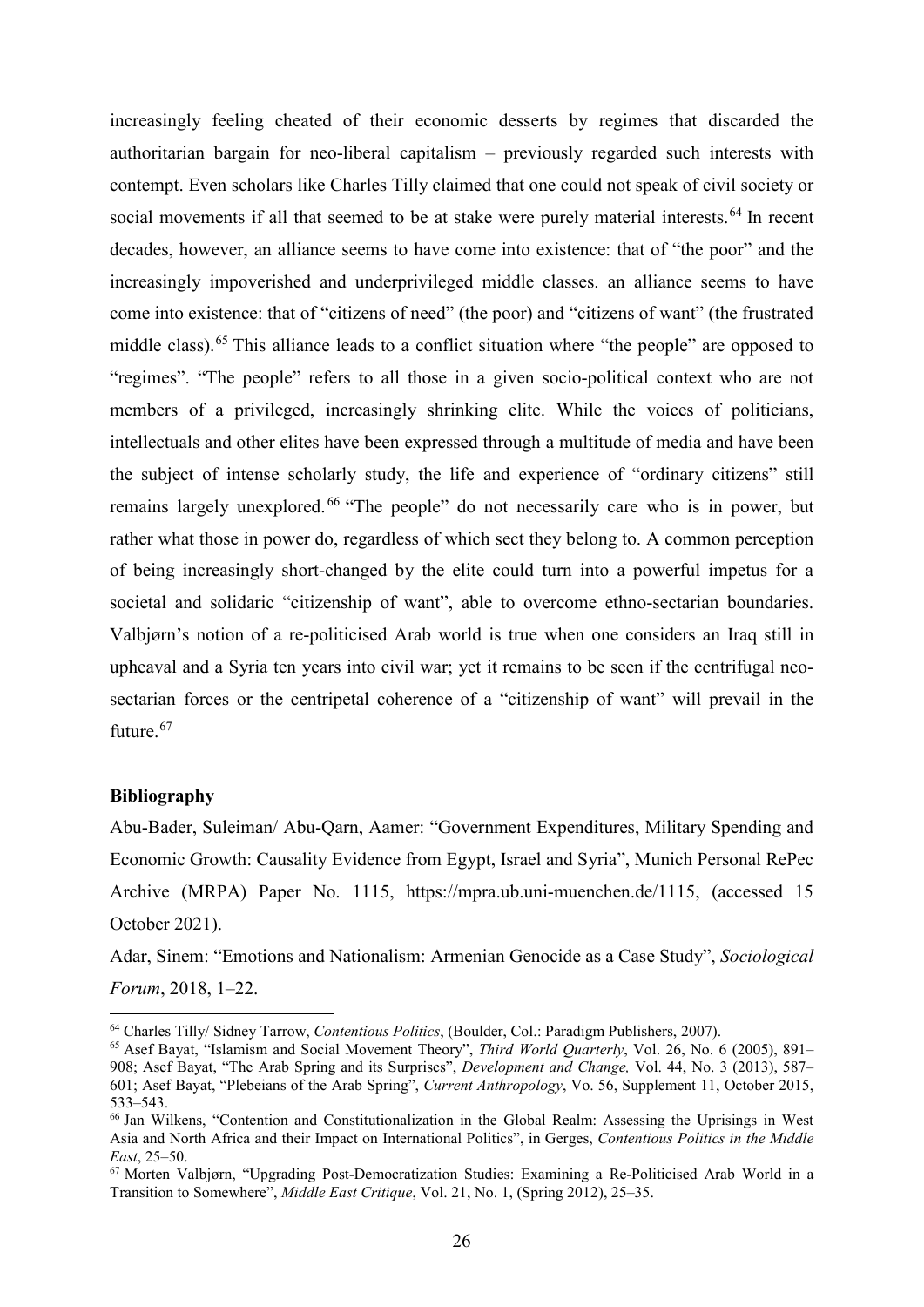Adib-Moghaddam, Arshin: *Psycho-Nationalism: Global Thought, Iranian Imaginations*, (Cambridge: Cambridge University Press, 2017).

Akdikmen, Resuhi: *Standard Turkish Dictionary* (English-Turkish/ Turkish-English), (Istanbul: Inkilap Kitabevi Yayin Sanayi, 1985/ New York: Langenscheidt, 1986).

Anderson, Benedict: Imagined Communities: Reflections on the Origin and Spread of Nationalism, (London: Verso, 1983).

Asmussen, Jan: *"Wir waren wie Brüder": Zusammenleben und Konfliktentstehung in ethnisch gemischten Dörfern auf Zypern*, (Münster: LIT-Verlag, 2000).

Baram, Amazia: "The Ruling Political Elite in Ba'thi Iraq, 1968–1986: The Changing Features of a Collective Profile", *International Journal of Middle East Studies* 21 (1989), 447–493.

Bayat, Asef: "Islamism and Social Movement Theory", *Third World Quarterly*, Vol. 26, No. 6 (2005), 891–908.

Bayat, Asef: "The Arab Spring and its Surprises", *Development and Change* Vol. 44, No. 3 (2013), 587–601.

Bayat, Asef: "Plebeians of the Arab Spring", Current Anthropology, Vo. 56, Supplement 11, October 2015, 533–543.

Beshara, Adel (ed.): *The Origins of Syrian Nationhood: Histories, Pioneers and Identity*, (Abingdon: Routledge, 2011).

Braude, Benjamin/ Lewis, Bernard (eds.): *Christians and Jews in the Ottoman Empire: The Functioning of a Plural Society*, Vol. I: The Central Lands, Vol. II: The Arabic-Speaking Lands, (New York: Holmes and Meier, 1982).

Brewbaker, William Rogers (ed.): *Immigration and the Politics of Citizenship in Europe and North America*, (Washington: University Press of America, 1989).

Burbank, Jane/ Cooper, Frederick*: Empires: Power and the Politics of Variety*, (Princeton: Princeton University Press, 2010).

Bryant, Rebecca: "Introduction", in Rebacca Bryant (ed.), *Post-Ottoman Coexistence: Sharing Space in the Shadow of Conflict*, (New York: Berghahn Books, 2016).

Butenschøn, Nils A./ Davis, Uri/ Hassounian, Manuel (eds.): *Citizenship and the State in the Middle East: Approaches and Applications*, (Syracuse: Syracuse University Press, 2000).

Ҫağaptay, Soner: *Islam, Secularism and Nationalism in Modern Turkey: Who is a Turk?*, (London: Routledge, 2006).

Çaha, Ömer/ Karaman, M. Lutfullah: "Civil Society in the Ottoman Empire", *Journal of Economic and Social Research* 8(2), 53–81.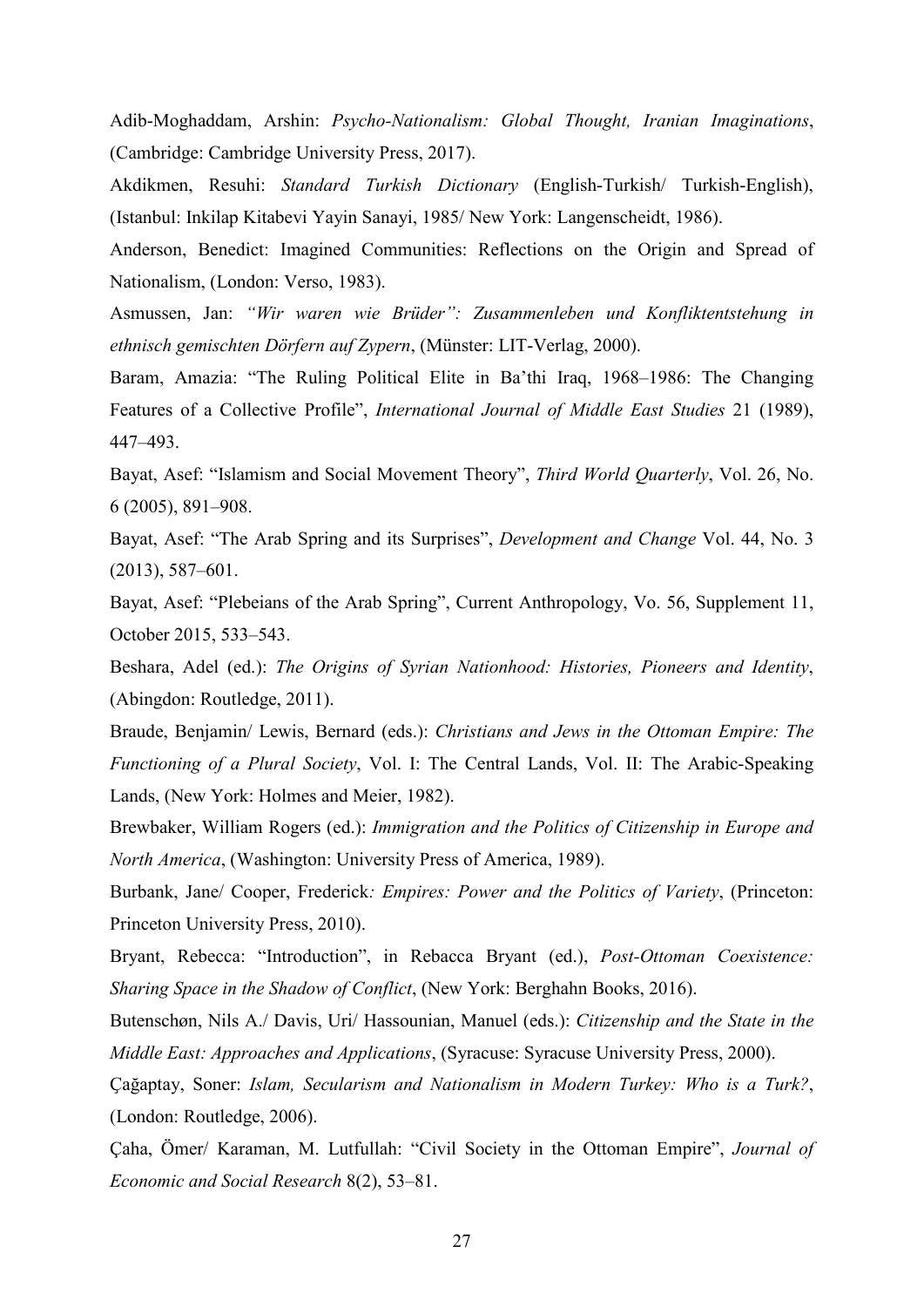Campos, Michelle A.: "Making Citizens: Contesting Citizenship in Late Ottoman Palestine", in Ben-Bassat, Yuval/ Ginio, Eyal (eds.): *Late Ottoman Palestine: The Period of Young Turk Rule*, (London: I.B. Tauris, 2011), 17–33.

Cooper, Frederick: *Citizenship, Inequality and Difference: Historical Perspectives*, (Princeton: Princeton University Press, 2018).

Davis, Uri: "Conceptions of Citizenship in the Middle East: State, Nation and People", in Butenschøn et al. (eds.), *Citizenship and the State in the Middle East: Approaches and Applications*, 69-87.

Dawisha, Adeed (ed.): *Iraq: A Political History*, (Princeton: Princeton University Press, 2017). Deringil, Selim: "They Live in a State of Nomadism and Savagery": The Late Ottoman Empire and the Post-Colonial Debate", *Comparative Studies in Society and History* 2003, 311–342.

Fildis, Ayşe Tekdal: "The Troubles in Syria: Spawned by French Divide and Rule", Middle East Policy, *Middle East Policy*, Vol. XVIII, No. 4, Winter 2011, 129–139.

Findley, Carter Vaughn: "The Advent of Ideology in the Middle East (Part II)", Studia Islamica No. 56 (1982), 147–180.

Gengler, Justin: "Sectarianism from the Top Down or Bottom Up? Explaining the Middle East's Unlikely De-Sectarianisation after the Arab Spring", *The Review of Faith and International Affairs* 18, 1 (2020), 109–113.

Goalwin, Gregory J.: "Understanding the Exclusionary Politics of Early Turkish Nationalism: An Ethnic Boundary-Making Approach", *Nationalities Papers*, 2017, 1–17.

Haddad, Fanar: "'Sectarianism' and its Discontents in the Study of the Middle East", *Middle East Journal*, Vol. 71, No. 3, (Summer 2017), 363–382.

Hariri, Aula: "The Iraqi Independence Movement: A Case of Transgressive Contention (1918–1920)", in Gerges, Fawaz A. (ed.): *Contentious Politics in the Middle East: Popular Resistance and Marginalized Activism beyond the Arab Uprisings*, (London: Palgrave Macmillan, 2015), 97–126.

Harrington, Jack: "Navigating Global Citizenship Studies", in Isin/ Nyers, *Routledge Handbook of Global Citizenship Studies*, 16.

Hotham, David: *The Turks*, (London: Macmillan, 1972).

Hourani, Albert: *Arabic Thought in the Liberal Age*, (Oxford: Oxford University Press, 1962). Hunt, Courtney: *The History of Iraq*, (Westport, Conn.: Greenwood Press, 2005).

Hurewitz, J.C.: "The Role of the Military in the Middle East", in Parry, Vernon J./ Yapp, Malcolm: *War, Technology and Society in the Middle East*, (London: SOAS, 1975), 403–424.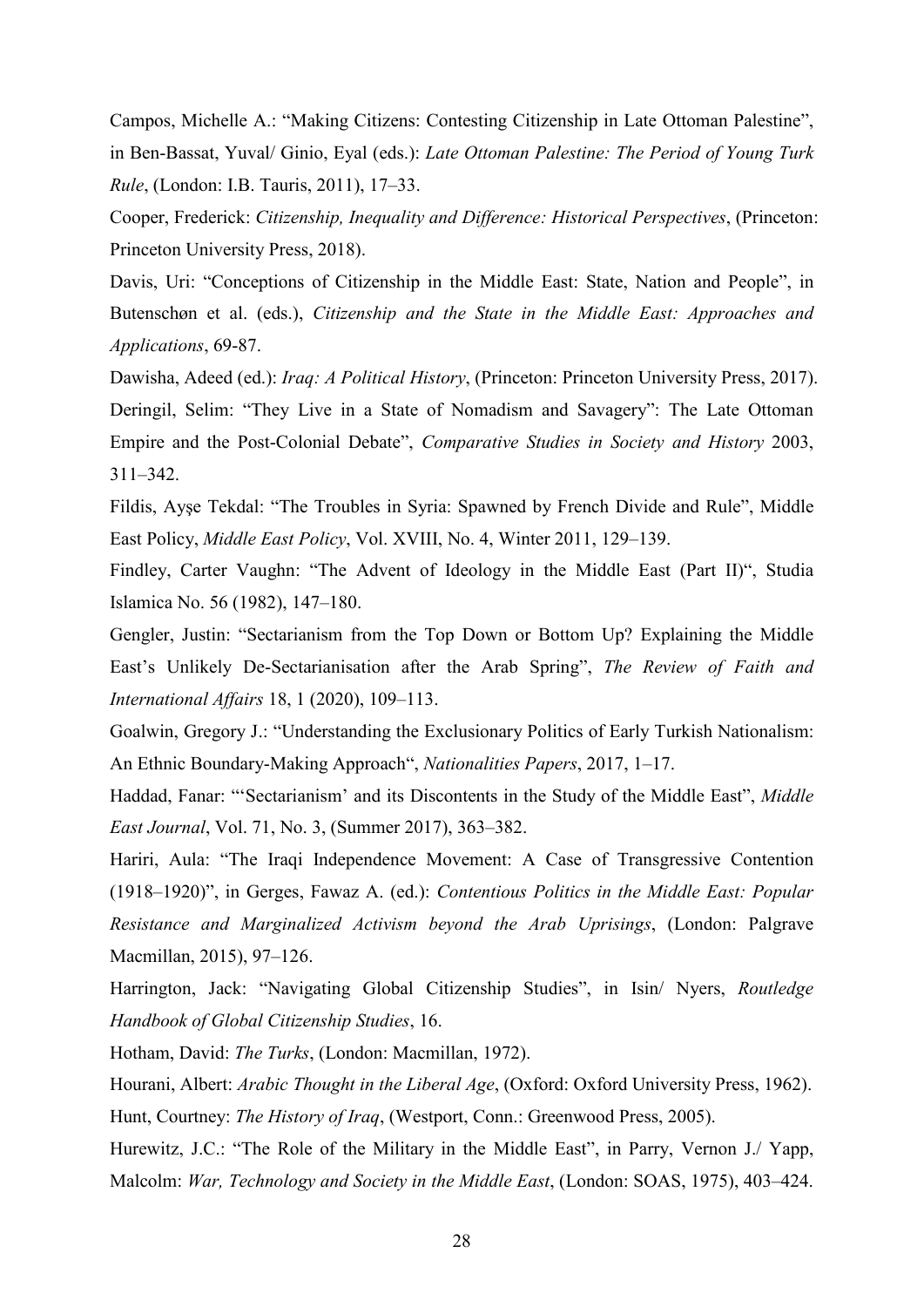Karpat, Kemal: "The Ottoman Ethnic and Confessional Legacy in the Middle East", in Esman, Milton/ Rabinovich, Itamar: *Ethnicity, Pluralism and the State in the Middle East*, (Ithaca: Cornell University Press, 1988), 35–53.

Kechriotis, Vangelios: "Postcolonial Criticism Encounters Late Ottoman Studies", *Historein* 13, 40.

Khaddour, Kheder: "Assad's Officer Ghetto: Why the Syrian Army Remains Loyal", *Carnegie Middle East Center: Civil-Military Relations in Arab States*, 4 Nov. 2015.

Kivelson, Valerie A./ Suny, Ronald Grigor: *Russia's Empires*, (New York: Oxford University Press, 2017).

Krahl, Günther: *Deutsch-Arabisches Wörterbuch*, (Leipzig: VEB Verlag Enzyklopädie, 1964/ here Beirut: Librairie du Liban, 1971).

Leenders, Reinoud: "Social Movement Theory and the Onset of the Popular Uprising in Syria", *Arab Studies Quarterly*, Vol. 35, No. 3, Special Issue: Perspective on the Arab Uprisings (Summer 2013), 273–289.

Levy, Gal: "Contested Citizenship of the Arab Spring and Beyond", in Engin F. Isin/ Peter Nyers (eds.), *Routledge Handbook of Global Citizenship Studies*, (London: Routledge, 2014).

Lewis, Bernard: *The Emergence of Modern Turkey*, (3rd ed. New York/Oxford 2002).

Longrigg, Stephen: *Syria and Lebanon under French Mandate*, (London: Oxford University Press, 1958).

Mabon, Simon/ Ardovini, Lucia: *Sectarianism in the Contemporary Middle East*, (London: Routledge, 2018).

Mabon, Simon: *Houses Built on Sand: Violence, Sectarianism and Revolution in the Middle East*, (Manchester: Manchester University Press, 2020).

Mardin, Şerif: "Power, Civil Society and Culture in the Ottoman Empire", *Comparative Studies in Society and History* 11 (1969), 258–281.

Marshall, T.H.: *Citizenship and Social Class: And Other Essays*, (Cambridge: Cambridge University Press, 1950).

Mazower, Mark: *The Balkans: A Short History*, (London: Weidenfeld & Nicolson, 2000). McGee, Thomas: "The Stateless Kurds of Syria", *Tilburg Law Review* 19 (2014), 171–181.

Marshall, Thomas Humphrey: "Citizenship and Social Class"*,* in Thomas Humphrey Marshall, *Citizenship and Social Class: And Other Essays,* (Cambridge: Cambridge University Press, 1950).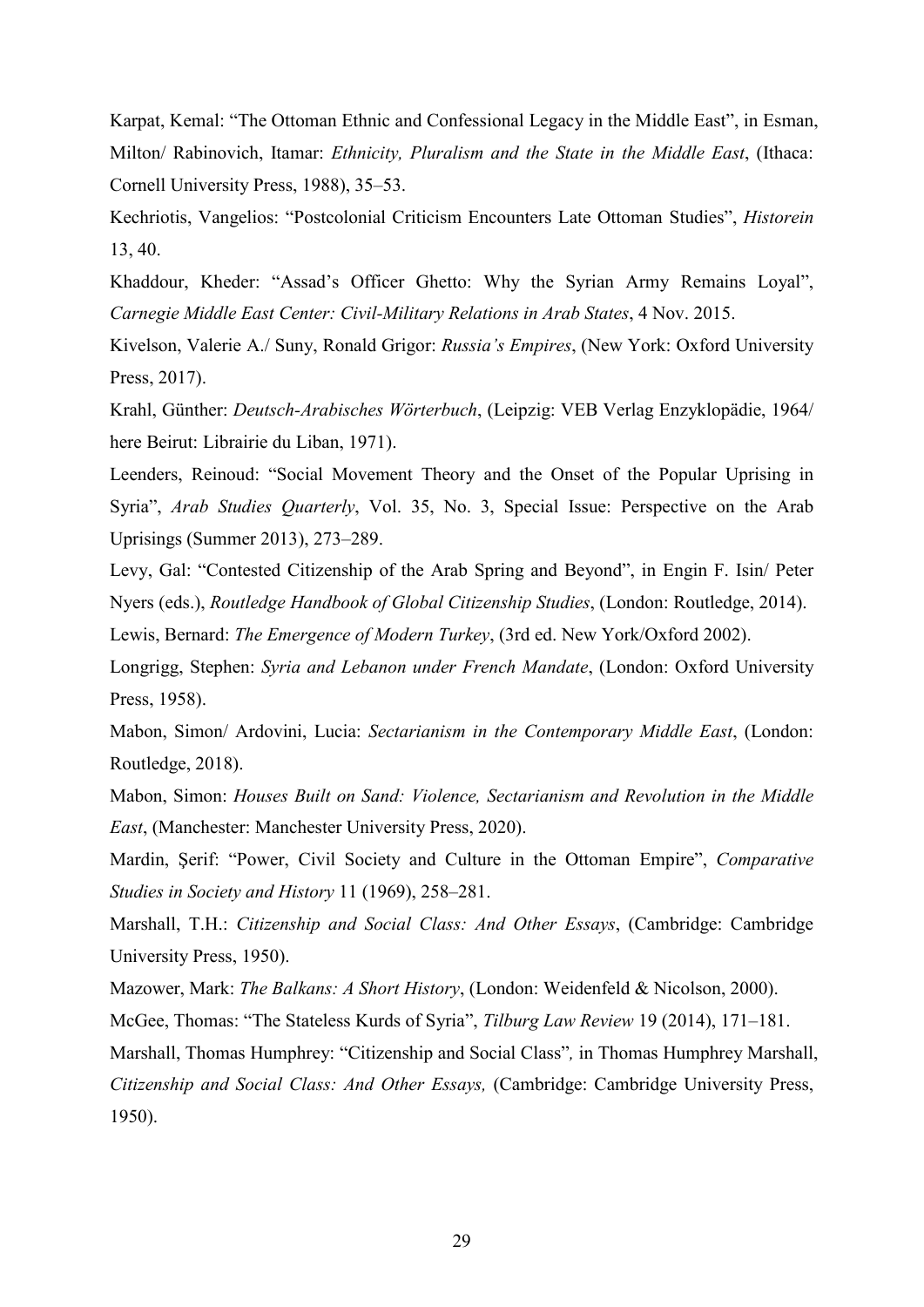Meijer, Roel: "Political Citizenship and Social Movements in the Arab World", in Heijden, Hein-Anton van der (ed.): *Handbook of Political Citizenship and Social Movements*, (Cheltenham: Edward Elgar, 2014), 628–660.

Meurs, Wim van/ Mungiu-Pippidi, Alina (eds.): *Ottomans into Europeans: State and Institution-Building in South Eastern Europe*, (London: C. Hurst & Co., 2010).

Öztan, Ramazan Hakki: "Nationalism in Function: 'Rebellions' in the Ottoman Empire and Narratives in Its Absence", in Yavuz, M. Hakan/ Ahmad, Feroz (eds.): *War and Collapse: World War I and the Ottoman State*, (Salt Lake City: University of Utah Press 2016), 161– 162.

Phillips, Christopher: "Sectarianism and Conflict in Syria", *Third World Quarterly* 36, vol. 2, (2015), 357–376.

Pipes, Daniel: *Greater Syria: The History of an Ambition*, (Oxford: Oxford University Press, 1990).

Pipes, Daniel: "The Alawi Capture of Power in Syria", *Middle Eastern Studies*, vol. 25, No. 4 (Oct. 1989), 429–450.

Razi, G. Hossein: "Legitimacy, Religion and Nationalism in the Middle East", *American Political Science Review* Vol. 84, No. 1, (March, 1990), 69–91.

Redhouse, James W.: *A Turkish and English Lexicon: Showing in English the Significations of the Turkish Terms*, (Constantinople 1890/ New Impression Beirut: Librairie du Liban, 1987) Reilly, James A.: *Fragile Nation, Shattered Land: A Modern History of Syria*, (London: I.B. Tauris, 2018).

Rousseau, Elliott: "The Construction of Ethno-Religious Identity Groups in Syria: Loyalties and Tensions in the Syrian Civil War", [http://vc.bridgew.edu/honors\\_proj/66](http://vc.bridgew.edu/honors_proj/66) (accessed 10 Oct. 2021).

Schlaepper, Aline: "Defining Minorities: Mission Impossible? The Case of Hashemite Iraq", *International Journal of Middle East Studies* Vol. 50, No. 4, (November 2019), 769–772.

Scott, James C.: *Seeing like a State: How Certain Schemes to Improve the Human Condition Have Failed,* (New Haven: Yale University Press, 1998).

Scott, James C.: *The Art of Not Being Governed: An Anarchist History of Upland Southeast Asia*, (New Haven: Yale University Press, 2009).

Schregle, Götz: *Deutsch-Arabisches Wörterbuch*, (Wiesbaden: Otto Harassowitz, here Beirut: Librarie du Liban, 1977).

Sharkey, Heather J.: "History Rhymes? Late Ottoman Millets and Post-Ottoman Minorities in the Middle East", *International Journal of Middle East Studies* 50 (2018), 760–764.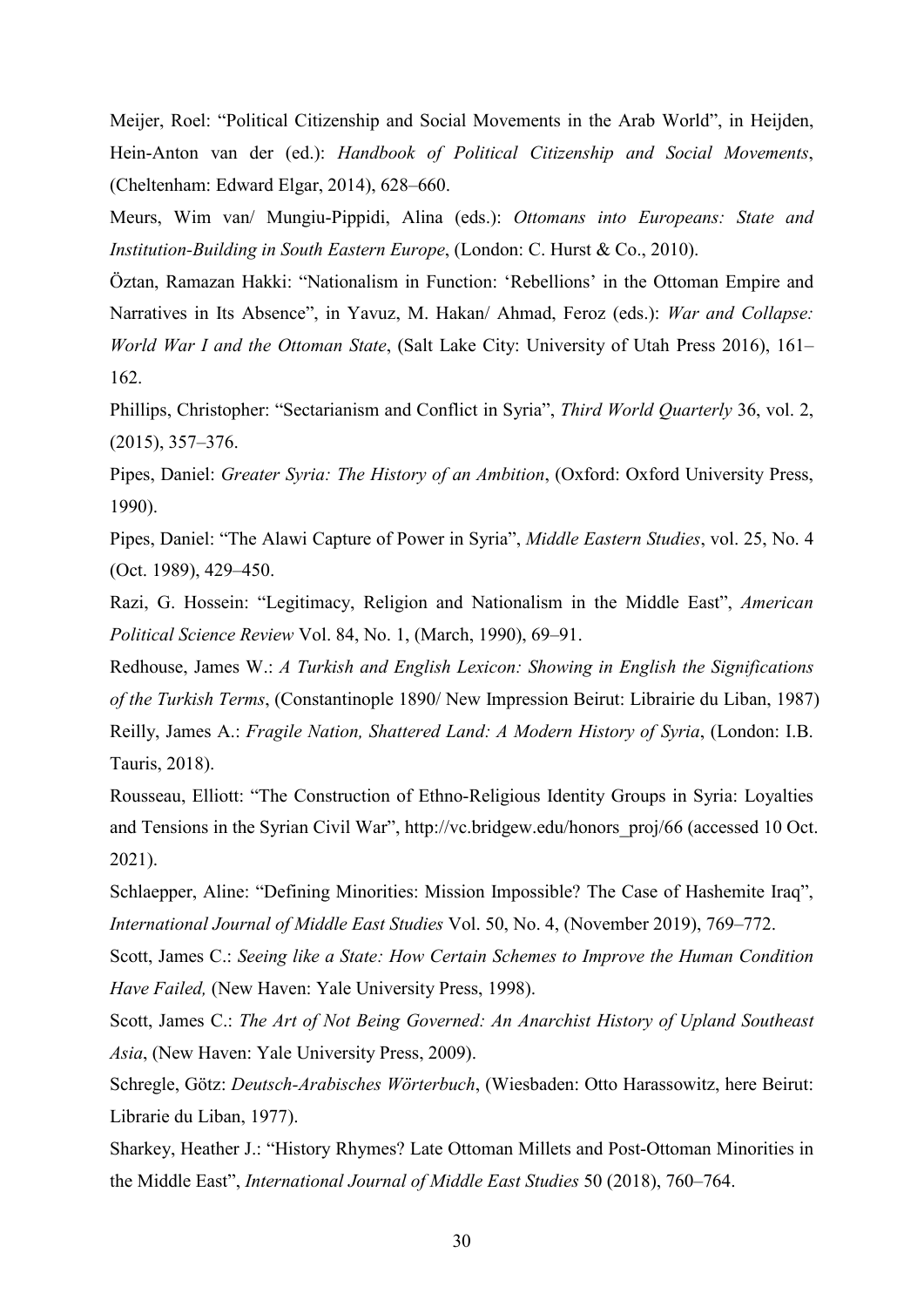Thompson, Elizabeth: "Rashid Rida and the 1920 Syrian-Arab Constitution: How the French Mandate Undermined Islamic Liberalism", in Schayegh, Cyrus Schayegh/ Andrew Arsan (eds.), *The Routledge Handbook of the History of the Middle East Mandates*, (New York: Routledge, 2015), 244–257.

Thym, Daniel: "Frontiers of EU Citizenship: Three Trajectories and their Methodological Foundation", in Kochenov, Dimitry (ed.): *EU Citizenship and Federalism: The Role of Rights*, (Cambridge: Cambridge University Press, 2016), 705–730.

Tilly, Charles/ Tarrow, Sidney: *Contentious Politics*, (Boulder, Col.: Paradigm Publishers, 2007).

Tripp, Charles: *A History of Iraq*, (London: I.B. Tauris, 2002).

Tripp, Charles: "The United States and State-Building in Iraq", *Review of International Studies* Vol. 30, Issue 4, October 2004, 545–558.

Turner, Bryan S.: "Islam, Civil Society and Citizenship: Reflections on the Sociology of Citizenship and Islamic Studies", in Butenschøn, Nils/ Davis, Uri/ Hassounian, Manuel (eds.), *Citizenship and the State in the Middle East: Approaches and Applications*, (Syracuse: Syracuse University Press 2000), 28–48.

Valbjørn, Morten: "Upgrading Post-Democratization Studies: Examining a Re-Politicized Arab World in a Transition to Somewhere", *Middle East Critique*, Vol. 21, No. 1, (Spring 2012), 25–35.

Visser, Reidar: "Ethnicity, Federalism and the Idea of Sectarian Citizenship in Iraq: A Critique", *International Review of the Red Cross*, vol. 89, no. 868 (December 2007), 809–822. Weber, Eugen: *Peasants into Frenchmen: The Modernisation of Rural France, 1871–1914*, (Stanford: Stanford University Press, 1976).

White, Benjamin: "The Nation-State Form and the Emergence of 'Minorities' in Syria", *Studies in Ethnicity and Nationalism*, Vol. 7, No. 1, 2007, 64–85.

Wilkens, Jan: "Contention and Constitutionalization in the Global Realm: Assessing the Uprisings in West Asia and North Africa and their Impact on International Politics", in Gerges, *Contentious Politics in the Middle East*, 25–50.

Zeine, Zeine N.: *The Struggle for Arab Independence: Western Diplomacy and the Rise & Fall of Faysal's Kingdom in Syria*, (Beirut: Khayat, 1960).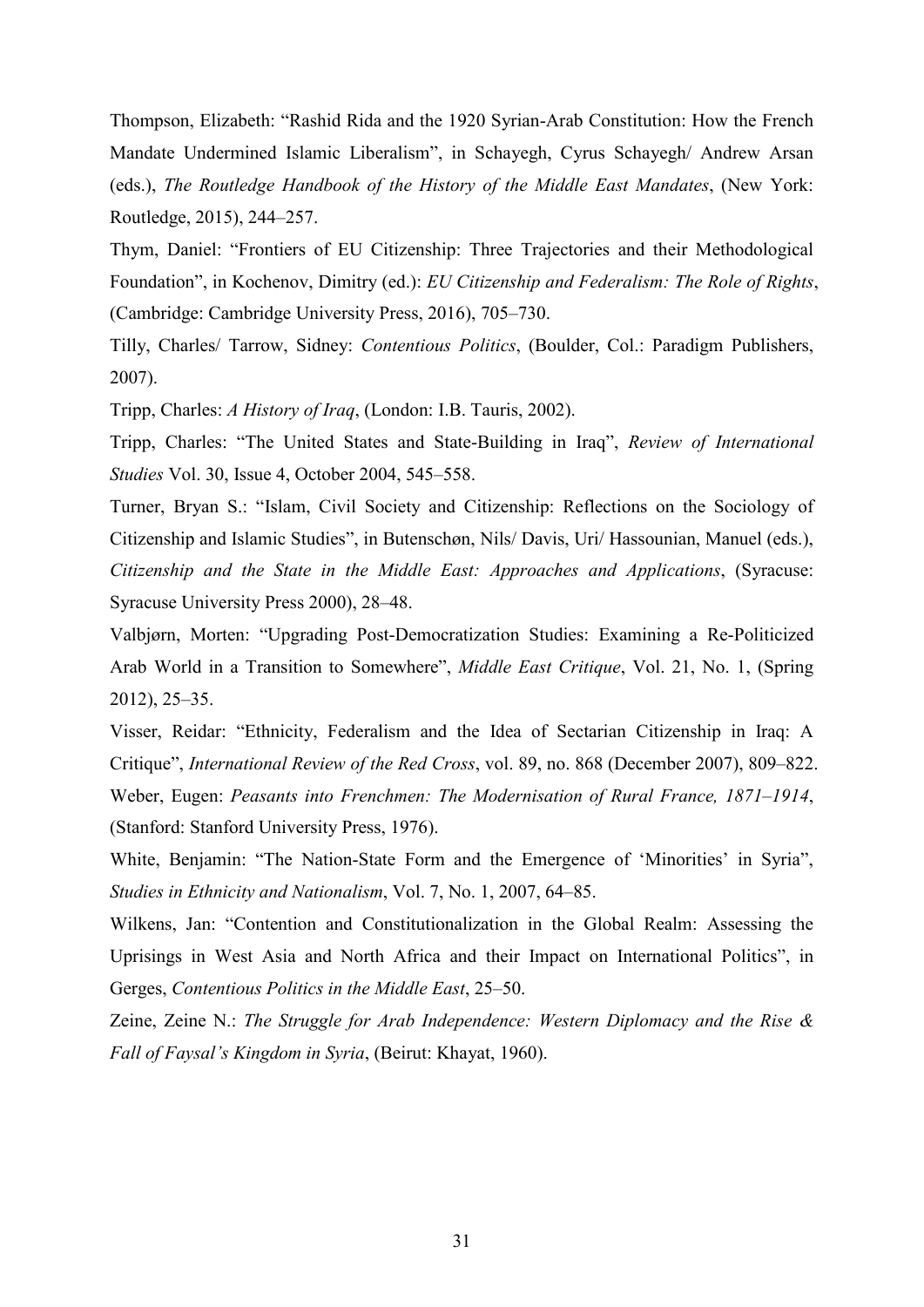# ABI Working Paper series

The ABI working paper series focuses on socio-political issues in Africa, Asia, Latin America and the Middle East.

#### Already published issues

- 18 | Nadine Segadlo, Ulrike Krause, Franzisca Zanker, Hannah Edler Effects of the COVID-19 pandemic on refugees and their protection in Kenya, Uganda, Ghana, Nigeria, South Africa and Zimbabwe ABI Working Papers Freiburg | 2021
- 17 | Andreas Mehler, Denis M. Tull, Miriam Glund Dialogue as the new mantra in responding to political crisis in Africa? The cases of Mali and Cameroon ABI Working Papers Freiburg | 2021
- 16 | Helga Dickow, Nadia Beider, Yonatan N. Gez Religious Nones in Sub-Saharan Africa: What Do We Know and What Would We Like to Know? ABI Working Papers Freiburg | 2021
- 15 | Michael Cobb, Annika Hampel, Antje Missbach, Dilshad Muhammad, Fabricio Rodríguez "Insiders" and "Outsiders": Reflections on Hierarchies, Privileges and Positionalities in Academic Research ABI Working Papers Freiburg | 2020
- 14 | Gurol, Julia Gurol; Wetterich ,Cita Perspectives on Field Research in Security-Sensi-

tive Spaces – Insights from China and the Southern Mediterranean Area ABI Working Papers Freiburg | 2020

13 | Dickow, Helga

The Ambiguities of Cohabitation: Religious Attitudes between Tolerance and Fundamentalism in Chad ABI Working Papers Freiburg | 2019

12 | Kößler, Reinhart

The Bible and the Whip – Entanglements surrounding the restitution of looted heirlooms ABI Working Papers Freiburg | 2019

11 Jenss, Alke; Lehmann, Rosa Multi-Scalar Struggles: The Selectivity of Development Governance in Southern Mexico ABI Working Papers Freiburg | 2019

- 10 | Le Noan Anne-CI mence; Glawion, Tim Education nationale en territoire rebelle. Le cas du lycée de Ndélé en République Centrafricaine – State education in rebel-held territory. The case of the Ndélé secondary school in the Central African Republic ABI Working Papers Freiburg | 2018
- 9 | Wetterich, Cita

Gendered security perspectives of the refugee "crisis" in the British and German Media: a securitization of gender? ABI Working Papers Freiburg | 2018

8 | Mehler, Andreas; De Vries Lotje

Les Conditions marginales du néopatrimonialisme performant: Pourquoi l'Afrique ne « marche » pas dans la République centrafricaine ABI Working Papers Freiburg | 2018

7 | Niyonkuru, Aimé-Parfait

Judicial Protection of Human Rights in Post-Conflict Burundi: Gap Between Legal Principles and Practices ABI Working Papers Freiburg | 2018

6 | Plänitz Erik

Fixed on the Rural – Neglecting the Urban? Reviewing spatial disparities in Climate Change - Conflict Literature ABI Working Papers Freiburg | 2017

5 | Franzisca Zanker

The Politics of EU and African Migration Governance: From Rhetoric to Practice ABI Working Papers Freiburg | 2017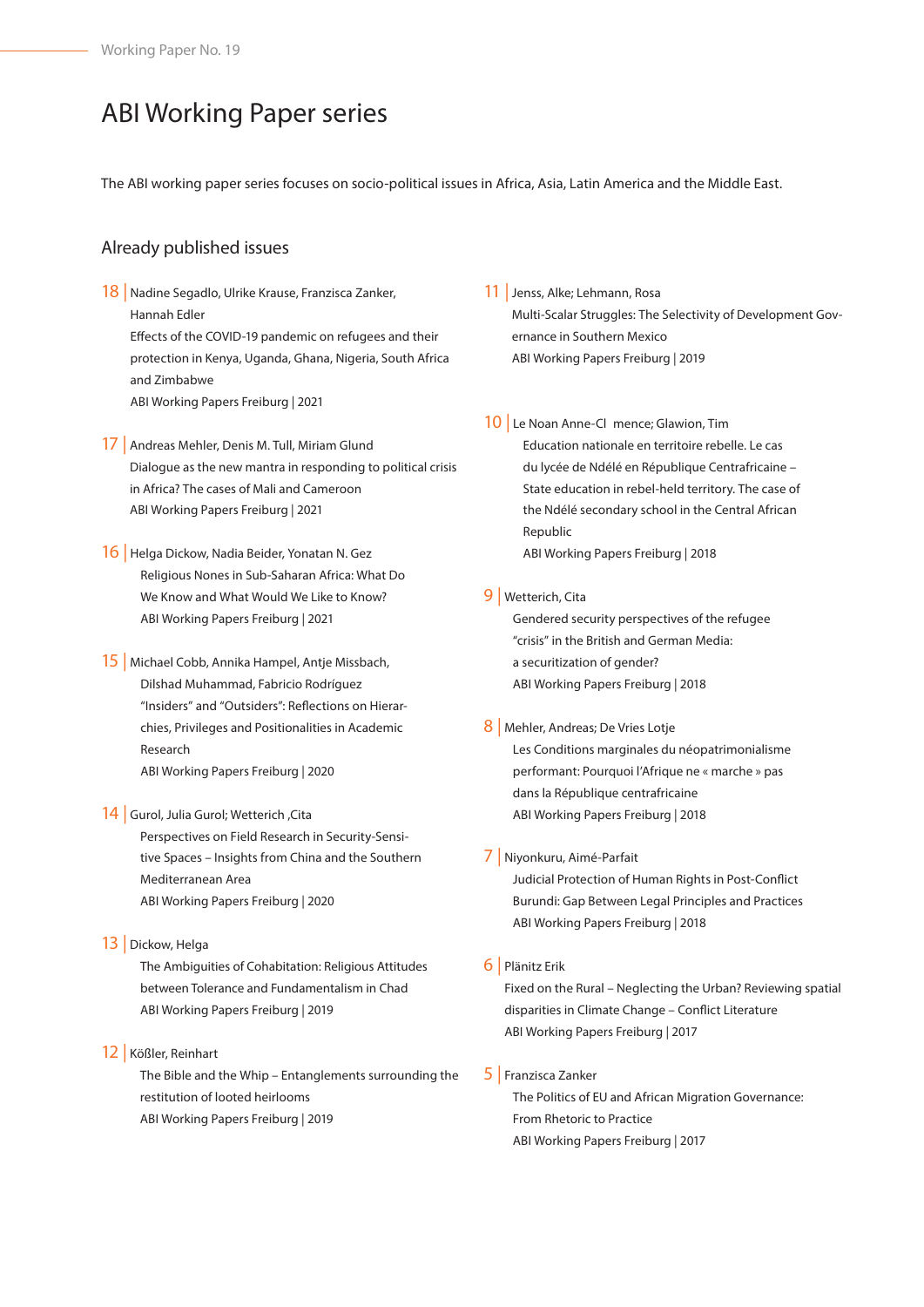4 Ottmann, Martin, Haas, Felix Does Peace Trickle Down? Micro-Level Evidence from Africa ABI Working Papers Freiburg | 2017

3 | Schütze, Benjamin

Misrepresenting the Contextual and Idealising the Universal – How US Efforts at Democracy Promotion Bolster Authoritarianism in Jordan ABI Working Papers Freiburg | 2016

- 2 | Solarin, Adepeju O. Respect, Restorative Justice and the Oslo 1993 Talks ABI Working Papers Freiburg | 2015
- 1 Lübke, Christian von Continuity and Change – Societal Power and Accountability in Democratic Indonesia ABI Working Papers Freiburg | 2015

ABI Working Paper No. 19 Edited by the Arnold Bergstraesser Institute

The ABI Working Papers series serves to disseminate the research results of work in progress prior to publication in order to encourage the exchange of ideas and academic debate. An objective of the series is to get the findings out quickly even if the presentations are less than fully polished. Inclusion of a paper in the ABI Working Papers series does not constitute publication and should not limit publication in any other venue.

Copyright remains with the authors.

Copyright for this issue: © Tilman Lüdke Tilman Lüdke is Senior Reseracher at the Arnold Bergstraesser Institute at the University of Freiburg.

All ABI Working Papers are available online and free of charge on the website. www.arnold-bergstraesser.de/abi-working-papers For any requests please contact: info.abi@abi.uni-freiburg.de

The Arnold Bergstraesser Institute cannot be held responsible for errors or any consequences arising from the use of information contained in this Working Paper; the views and opinions expressed are solely those of the author or authors and do not necessarily reflect those of the Institute.

Arnold Bergstraesser Institute Windausstraße 16 D-79110 Freiburg Germany